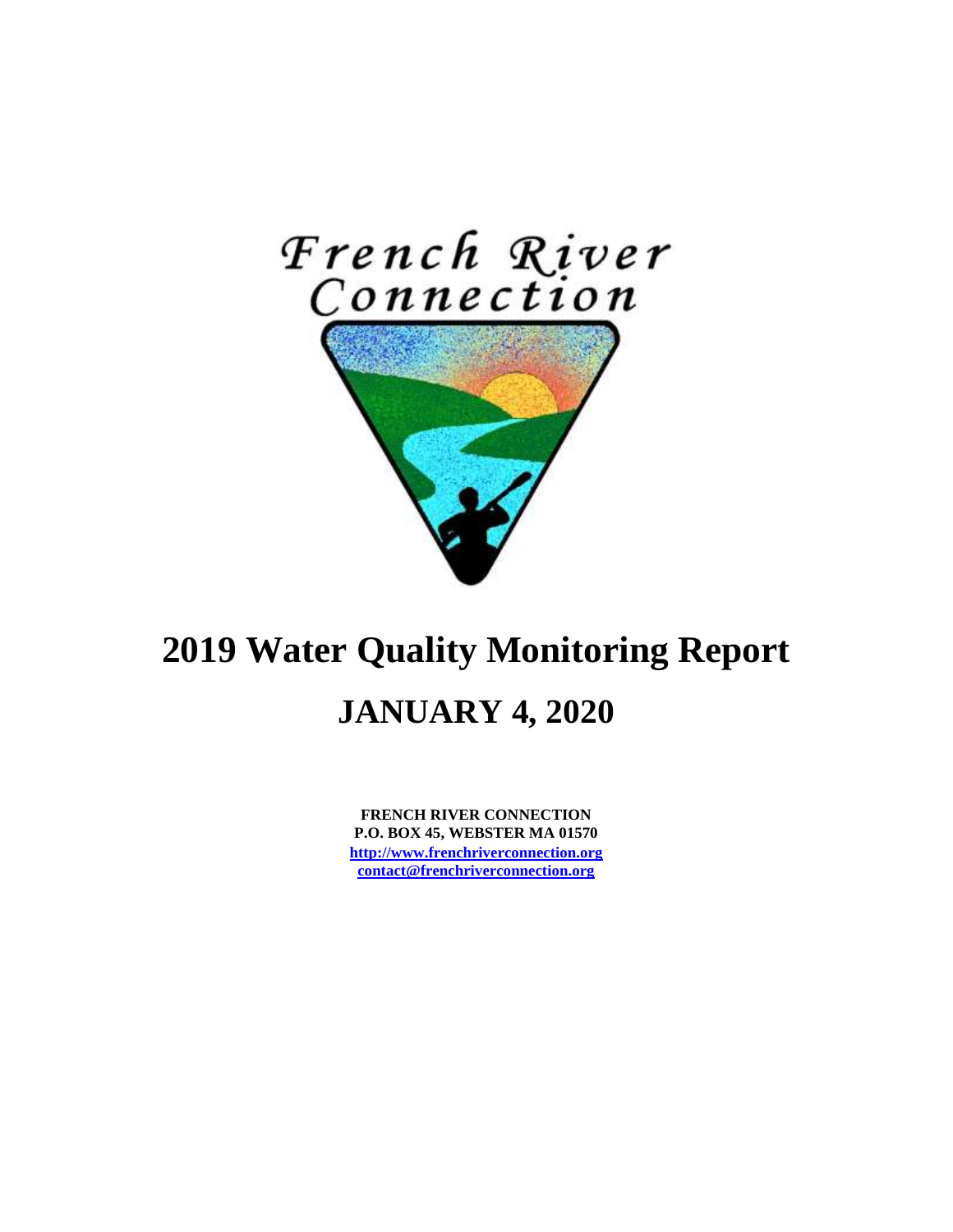### **Introduction**

This report summarizes the findings of the French River Connection sampling from our 2019 water quality monitoring campaign utilizing the Manta. For the June 29 sampling date we utilized the TROLL 9500 which was provided from the town of Charlton. Our goal continues to be to assess and improve the water quality of the French River. Methods to calibrate and to maintain quality control are contained in Program Plans published by The Last Green Valley, who owns the equipment and provided the necessary calibration materials.

We did E. Coli sampling this year. The E. Coli samples were analyzed by the French River Connection's Laboratory. Problems with the turbidity probe on 6/29 resulted in no turbidity data for that date. E. Coli readings were typically high on 8/9 due to a heavy rain event the day prior.

This year's report includes the duplicate sample results which are indicated in appropriate site data table.

The following volunteers made our water quality work possible, and we thank them:

| Devon Avery          | <b>Antony Bradford</b> |
|----------------------|------------------------|
| Dusti-lee Provencher | Michaela Bradford      |
| Jay Wade             | Jack Josti             |
| Carolyn Josti        | Nick Buehler           |
| Charles Perzanoski   |                        |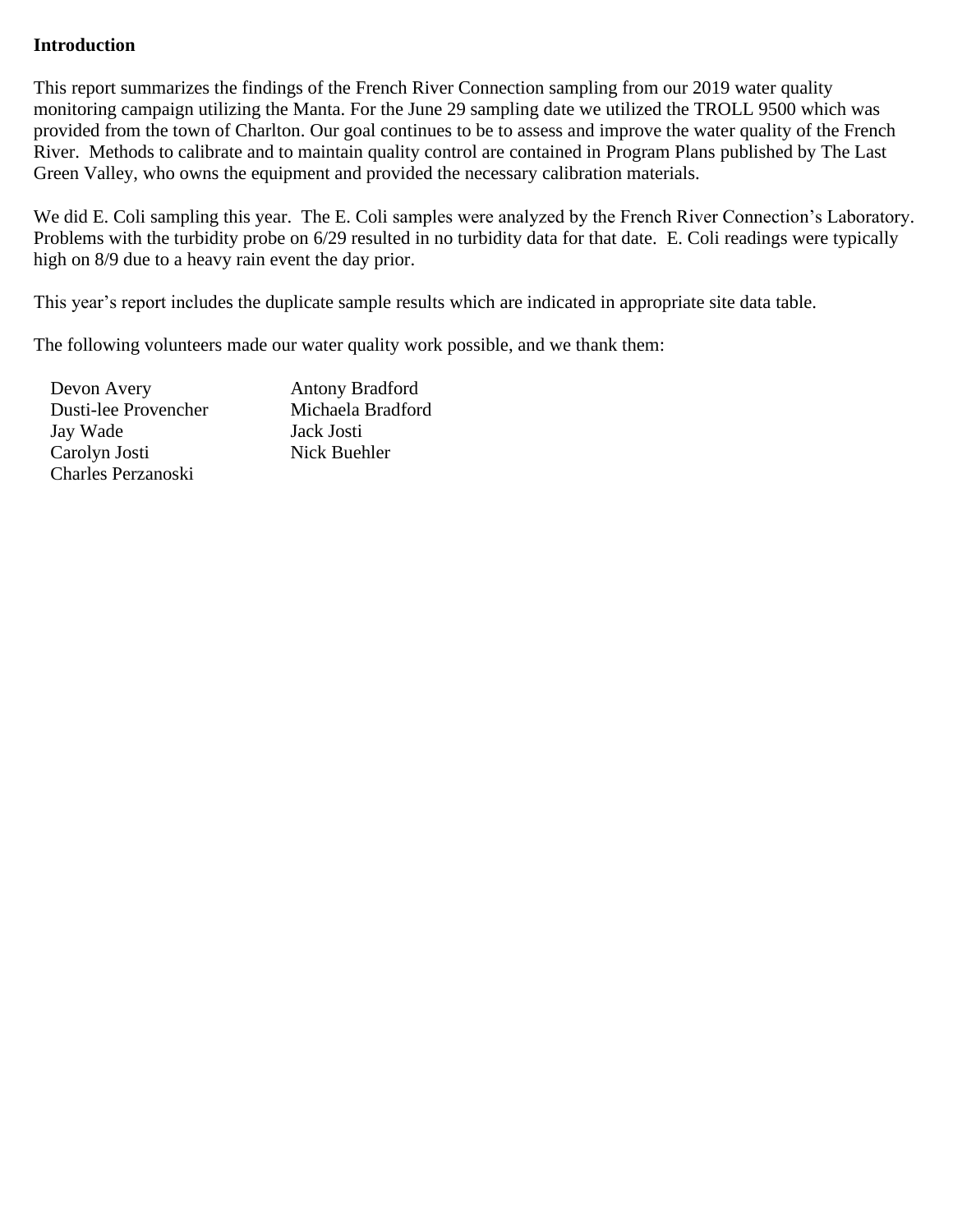## **French River Flow**

One of the major differences in the river year to year is the flow, measured in cubic feet /second. Average daily flow is provided to us by the Army Corp of Engineers. [https://reservoircontrol.usace.army.mil/NE/pls/cwmsweb/cwms\\_web.cwmsweb.cwmsindex](https://reservoircontrol.usace.army.mil/NE/pls/cwmsweb/cwms_web.cwmsweb.cwmsindex)

The flow rate at the time of sampling can possibly impact parameter values. The flow rate of the French River at the Army Corp of Engineers gage site in Webster, MA is illustrated in the graph below. The flow rate at this gage station is in general indicative of the flow rate at all sample sites except for the Mill Brook sites. The flow rate in Mill Brook is controlled at the Webster Lake outlet



One of the observations we make is a judgment about flow at each station, characterized from very low to very high. It's easy for an experienced volunteer who has seen each location many times to make this characterization, but not so for a relative newcomer. Flow velocity, depth of water, bank exposure, and observations such as depth of water over the step dam at the State line are used to characterize the flow rate.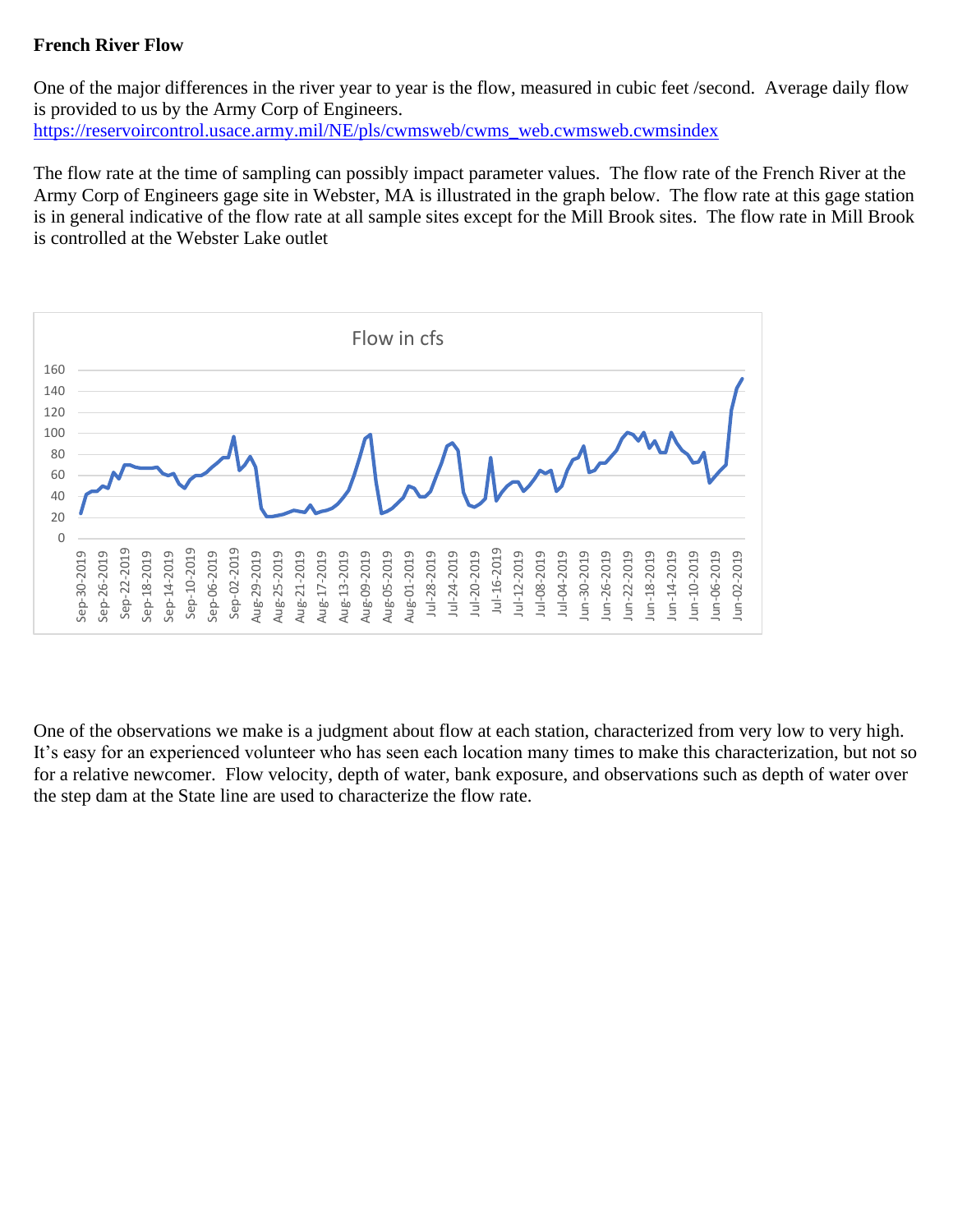## **Site reports**

The following pages contain a brief report for each of the sixteen sites we monitor, as shown on the map.



In these reports, we take note of pH values below 6.5 and DO below 5 mg/l which are the state standards, conductivity above 300 uSm/cm, turbidity above 5 NTUs, and E.Coli above 256 cfu/100 ml.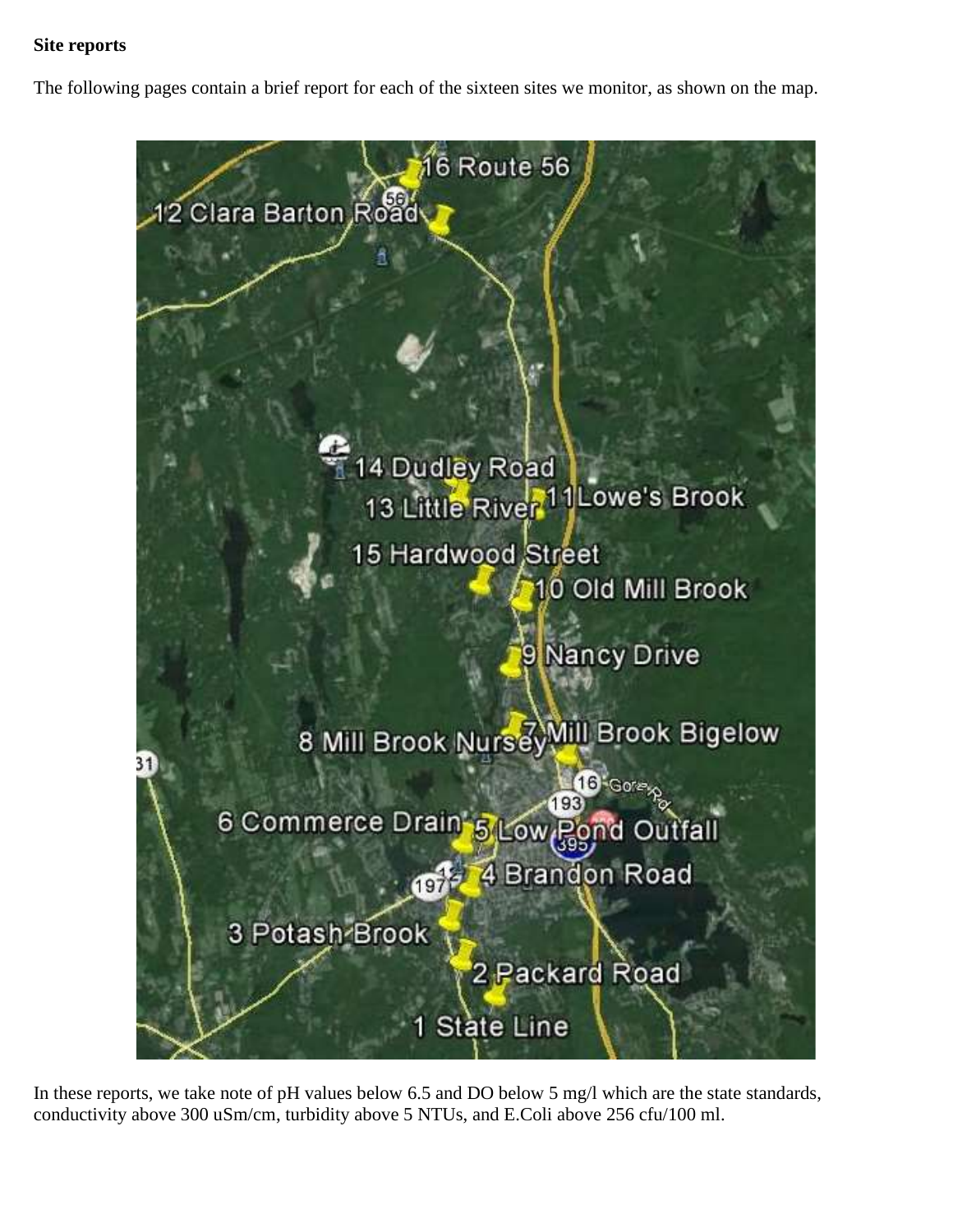## **State Line, Webster** N 42°02'27.5" W 71°53'02"

Stateline (boundary): this is a measure of water quality, below the Webster WWTP, as the main stem leaves the state. This site is chosen because it is on the state line. It is reached by parking where the P&W active rail line crosses Perryville Road in Webster and walking diagonally downstream until the river is reached.



|             | Water |      | <b>Specific</b> |                  |           |           |                 |
|-------------|-------|------|-----------------|------------------|-----------|-----------|-----------------|
| <b>Date</b> | Temp  | рH   | Conductivity    | <b>Turbidity</b> | <b>DO</b> | E.coli    | <b>Chloride</b> |
|             | C     |      | uS/cm           | <b>NTUs</b>      | mg/L      | Col/100ml | <b>PPM</b>      |
| 6/29/2019   | 24.14 | 7.02 | 256.3           | ΝT               | 8.27      | 166.4     | NT              |
| 7/11/2019   | 24.32 | 8.17 | 264.3           | 1.6              | 8.04      | 90.5      | 90.5            |
| 7/27/2019   | 23.24 | 7.21 | 249.9           | 1.32             | 8.43      | 101.2     | ΝT              |
| 8/9/2019    | 23.02 | 7.22 | 235.6           | 1.04             | 8.29      | 478.9     | 34.1            |
| 9/16/2019   | 18.56 | 7.45 | 260.7           | 0.14             | 8.77      | 51.2      | 39.7            |

Water at this site is clear and odorless. Elevated conductivity has been observed in previous years but seems to be within spec this year. The waterfall just upstream contributes to the amount of dissolved oxygen at this site.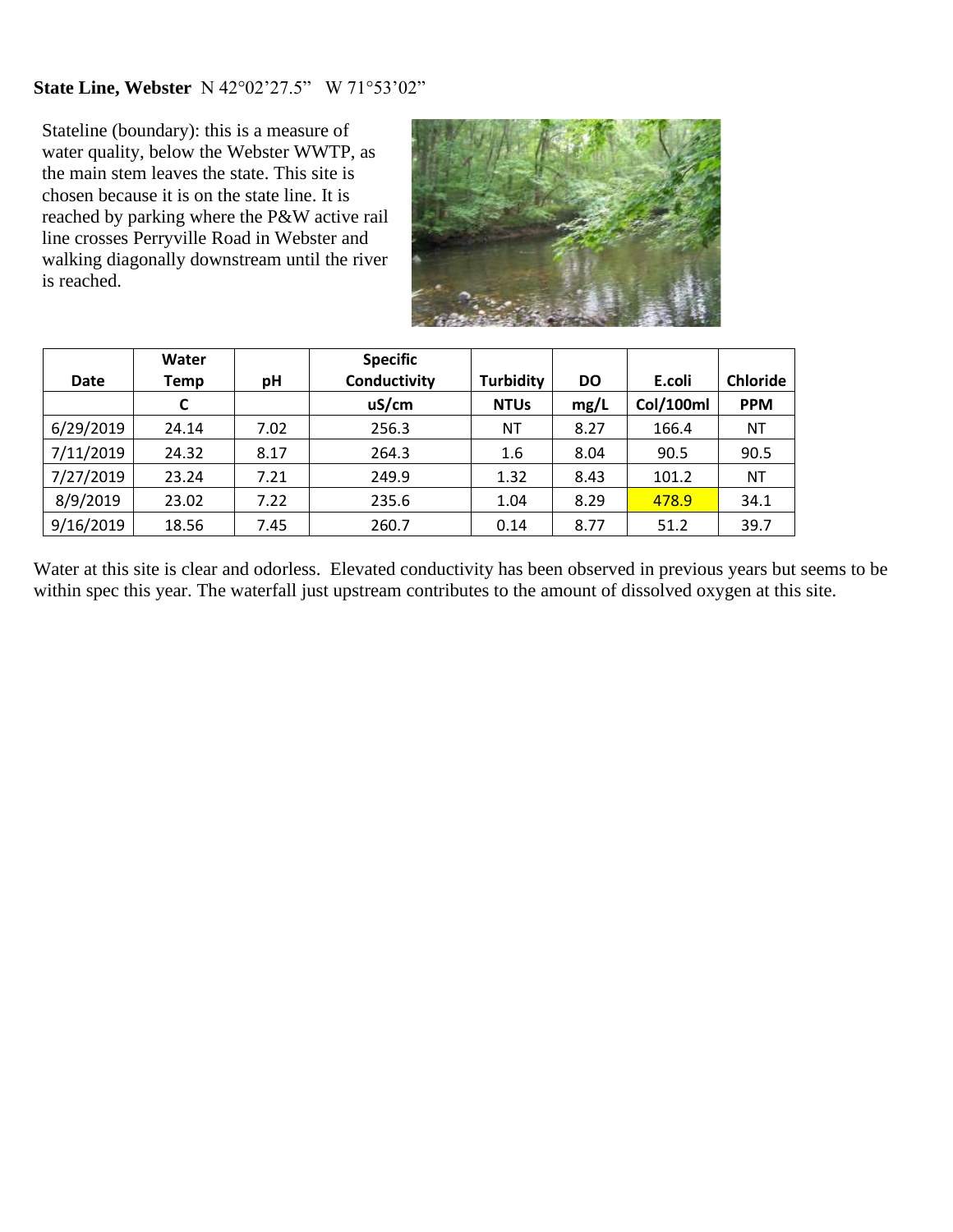# **Packard Pond Outflow, Dudley** N 42°01'1.0" W 71°53'25.5"

Packard Pond (impact): carries a significant volume of water and drains Ardlock Acres conservation area and an area behind the Dudley transfer station, which may be a source of pollution. Park at the junction of Carpenter Road and Route 12 in Dudley, and monitor on the west side of the culvert.



|             | Water |      |                              |                  |           |           |                 |
|-------------|-------|------|------------------------------|------------------|-----------|-----------|-----------------|
| <b>Date</b> | Temp  | pH   | <b>Specific Conductivity</b> | <b>Turbidity</b> | <b>DO</b> | E.coli    | <b>Chloride</b> |
|             | C     |      | uS/cm                        | <b>NTUs</b>      | mg/L      | Col/100ml | <b>PPM</b>      |
| 6/29/2019   | 23.22 | 6.09 | 178.3                        | ΝT               | 8.94      | ΝT        | ΝT              |
| 7/11/2019   | 21.98 | 8.16 | 191.3                        | 1.8              | 4.86      | ΝT        | <b>NT</b>       |
| 7/27/2019   | 22.04 | 6.56 | 169.7                        | 2.79             | 6.16      | ΝT        | ΝT              |
| 8/9/2019    | 22.03 | 6.41 | 159.2                        | 2.65             | 4.81      | ΝT        | 23.7            |
| 9/16/2019   | 17.3  | 7.04 | 158.6                        | 0.68             | 6.83      | ΝT        | 20.3            |

Water at this site is normally clear and odorless. There are small articles of trash scattered about, and plants along the sides of the channel. DO reading was below State standards twice. pH was below 6.5 once.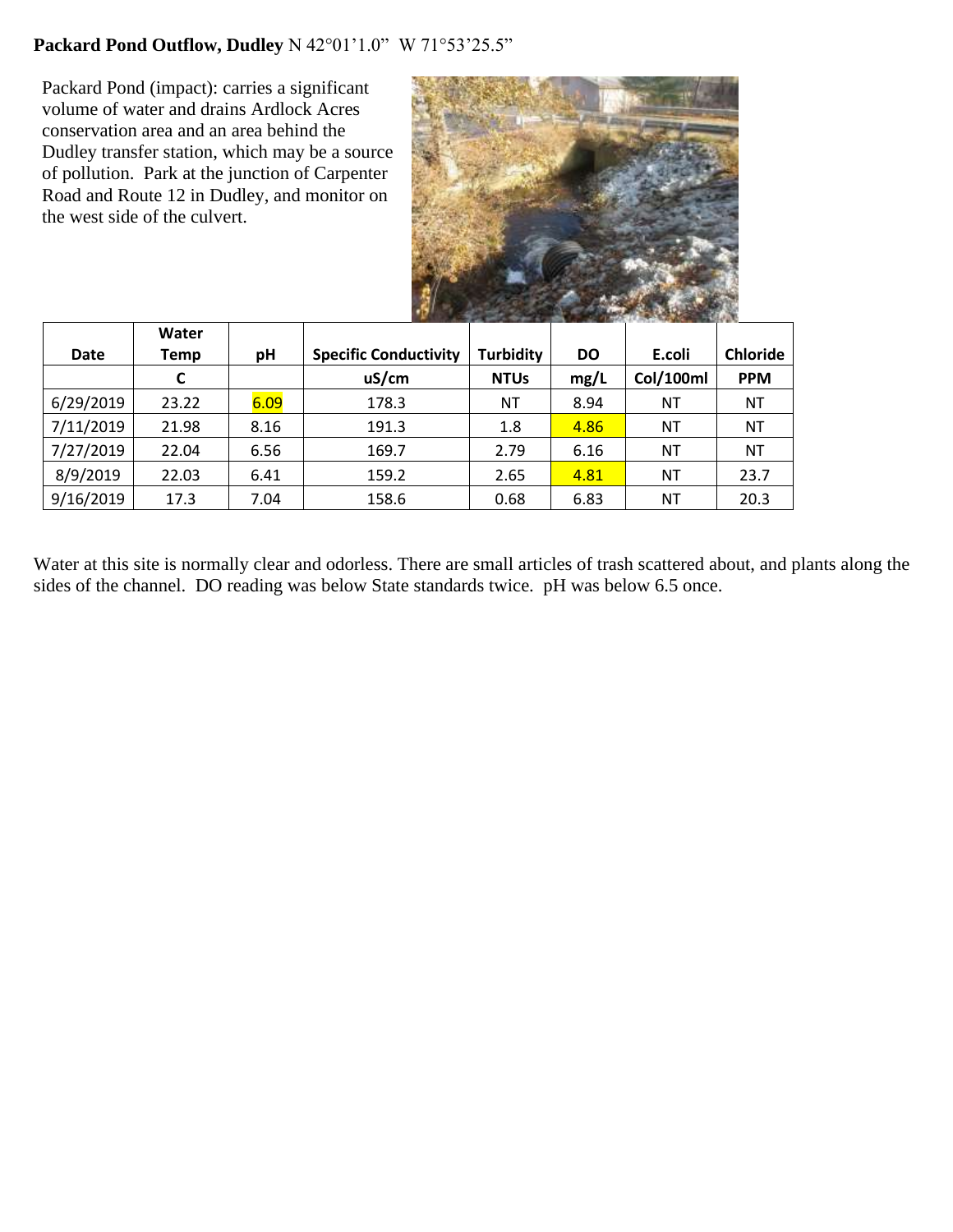Potash Brook : carries a significant volume of water and drains an area west of Merino Pond which is partly residential and partly agricultural and may be a source of nutrient runoff. Turn off Route 12 onto New Boston Road and then right into the Dudley Pumping Station, and monitor on the south side of the bridge.



|             | Water |      |                              |                  |           |           |                 |
|-------------|-------|------|------------------------------|------------------|-----------|-----------|-----------------|
| <b>Date</b> | Temp  | рH   | <b>Specific Conductivity</b> | <b>Turbidity</b> | <b>DO</b> | E.coli    | <b>Chloride</b> |
|             | C     |      | uS/cm                        | <b>NTUs</b>      | mg/L      | Col/100ml | <b>PPM</b>      |
| 6/29/2019   | 19.71 | 6.88 | 374.6                        | ΝT               | 8.27      | 143.9     | NT              |
| 7/11/2019   | 21.04 | 7.87 | 390                          | 3.1              | 7.97      | 866.4     | <b>NT</b>       |
| 7/27/2019   | 19.42 | 7.16 | 378.4                        | 1.36             | 8.65      | 816.4     | <b>NT</b>       |
| 8/9/2019    | 18.78 | 7.04 | 309.4                        | 0.98             | 8.58      | 727       | 55.9            |
| 9/16/2019   | 15.03 | 7.42 | 358.4                        | 0.1              | 9.28      | 17.4      | 61.3            |

\* Conductivity was generally high throughout the season at this site.

Water here is clear and odorless. Water temperatures here are generally the lowest we observe. The E. Coli values for July and August are high. In an attempt to determine a possible source a sample was taken approximately 300 feet upstream on 9/16. The value was 12.0 which similar to the 17.4 value taken at the Potash Brook site. Additional upstream sampling will be conducted next year.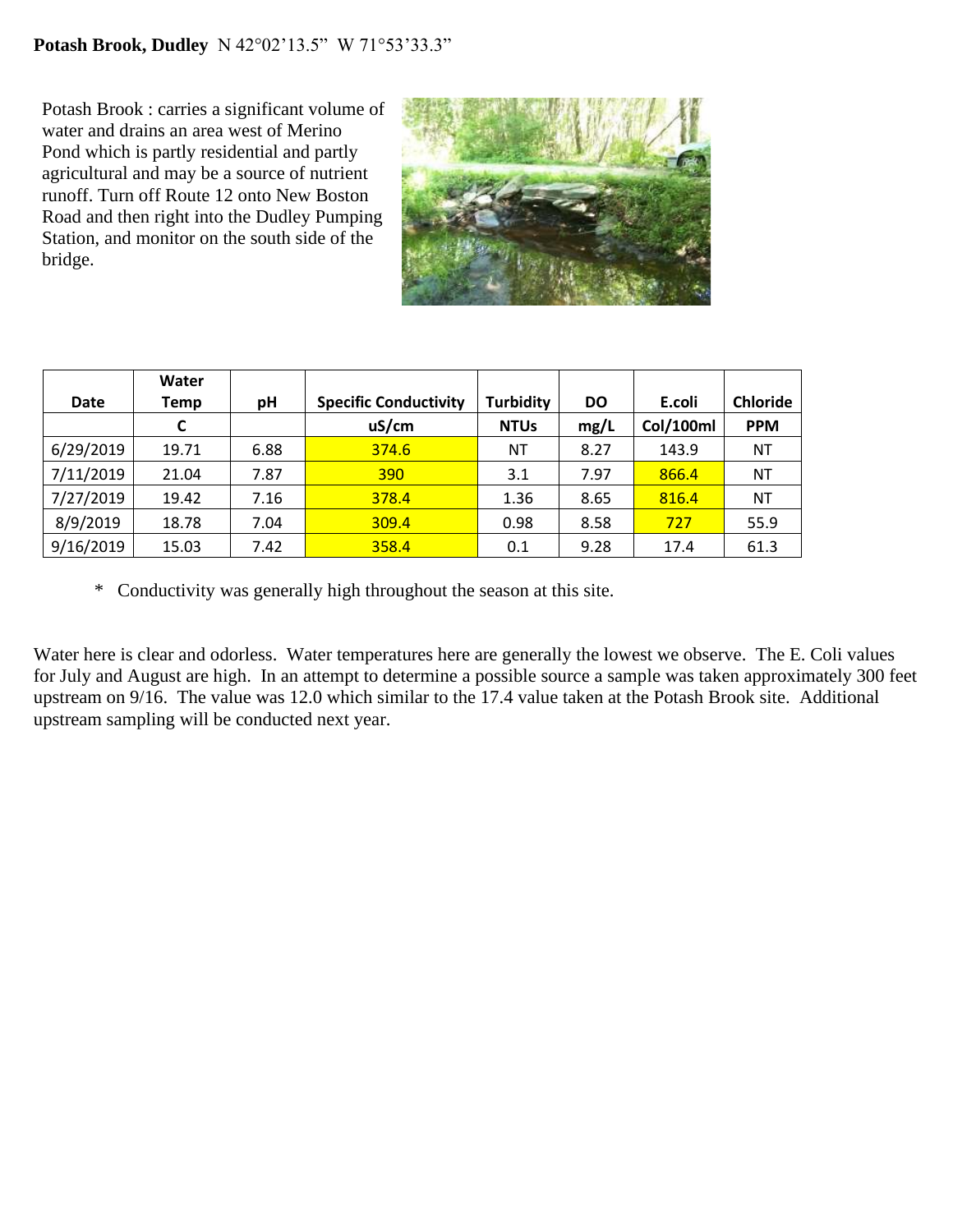# **Brandon Road, Dudley** N 42°02'30.2" W 71°53'14.8"

Brandon Road (reference): At this location we can take data upstream of the Webster Wastewater Treatment Plant. Drive into the Ethan Allen Mill Complex north of the office and proceed directly to the river, just downstream from the Hill Street bridge



|           | Water |      |                              |                  |           |           |                 |
|-----------|-------|------|------------------------------|------------------|-----------|-----------|-----------------|
| Date      | Temp  | рH   | <b>Specific Conductivity</b> | <b>Turbidity</b> | <b>DO</b> | E.coli    | <b>Chloride</b> |
|           |       |      | uS/cm                        | <b>NTUs</b>      | mg/L      | Col/100ml | <b>PPM</b>      |
| 6/29/2019 | 24.41 | 6.96 | 232.4                        | ΝT               | 7.52      | 126.4     | NT              |
| 7/11/2019 | 24.74 | 7.92 | 240.2                        | 1.8              | 7.9       | 344.8     | ΝT              |
| 7/27/2019 | 23.62 | 7.08 | 229.9                        | 1.5              | 8.16      | 73.3      | NT              |
| 8/9/2019  | 23.59 | 7.03 | 214.4                        | 1.6              | 8.22      | 95.9      | 29              |
| 9/16/2019 | 18.47 | 7.34 | 240.8                        | 0.45             | 8.72      | 45.7      | 37.6            |

Water here is clear and odorless.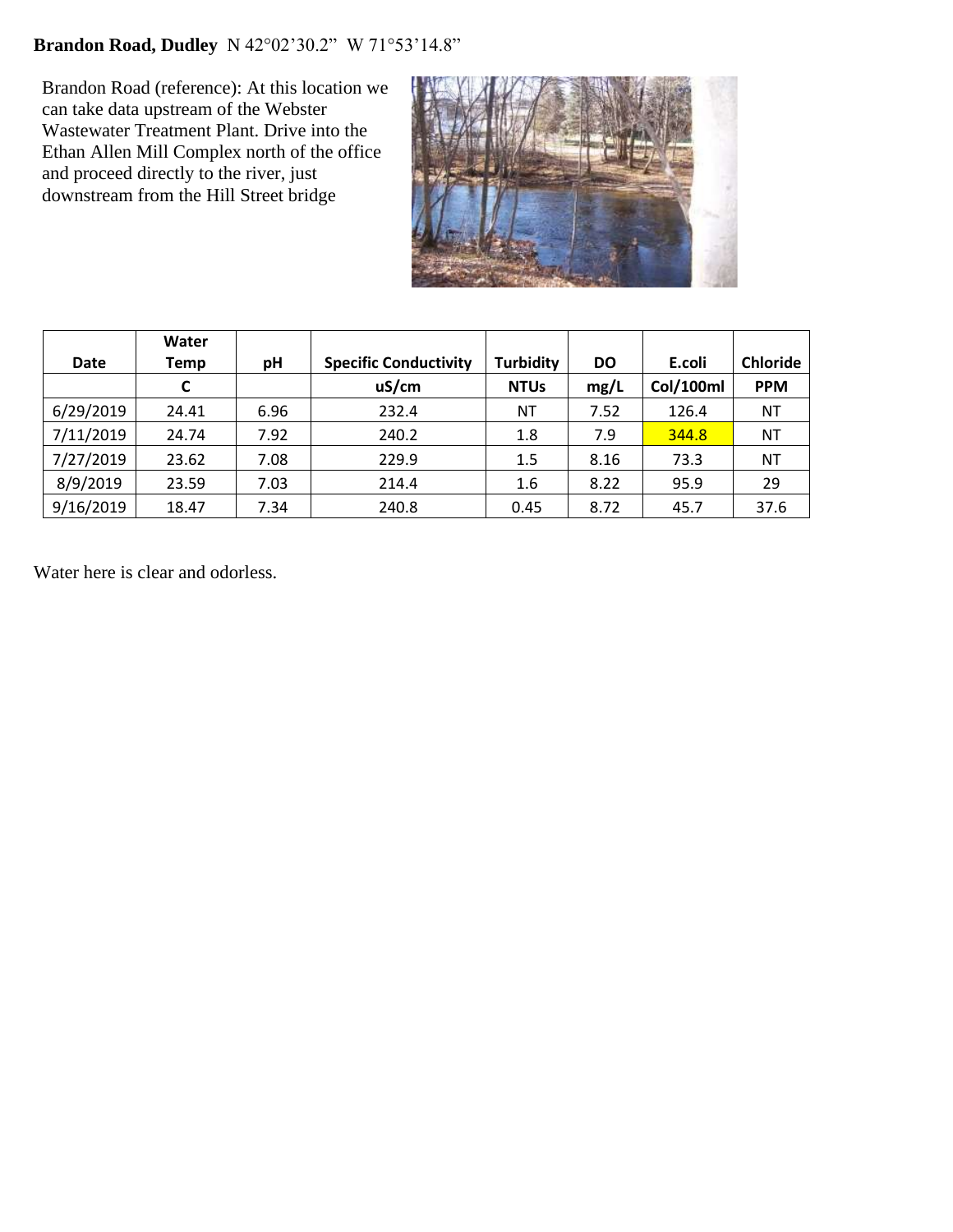# **Low Pond Outflow, Dudley** N 42°02'59.8" W 71°53'16.3"

Low Pond outflow (impact): carries a significant volume of water and drains a string of ponds including Low Pond and Merino Pond, around which there are significant residential developments which may be a source of runoff. Park on the north side of Stevens Linen in Dudley in the large parking lot and proceed to the right to the tailrace. Monitor where it emerges from under the building.



| <b>Date</b> | <b>Water Temp</b> | рH   | <b>Specific Conductivity</b> | <b>Turbidity</b> | DO   | E.coli    | <b>Chloride</b> |
|-------------|-------------------|------|------------------------------|------------------|------|-----------|-----------------|
|             |                   |      | uS/cm                        | <b>NTUs</b>      | mg/L | Col/100ml | <b>PPM</b>      |
| 6/29/2019   | 23.02             | 6.69 | 108.4                        | ΝT               | 7.91 | ΝT        | ΝT              |
| 7/11/2019   | 23.61             | 8.26 | 113.1                        | 3.3              | 7.85 | ΝT        | ΝT              |
| 7/27/2019   | 24.87             | 7.15 | 96.8                         | 2.47             | 8.26 | ΝT        | ΝT              |
| 8/9/2019    | 24.8              | 7.15 | 95.3                         | 2.07             | 7.92 | NΤ        | 11              |
| 9/16/2019   | 17.86             | 7.47 | 116.9                        | 1.4              | 8.75 | ΝT        | 11.8            |

Water here is generally clear and odorless. There is some trash in the channel.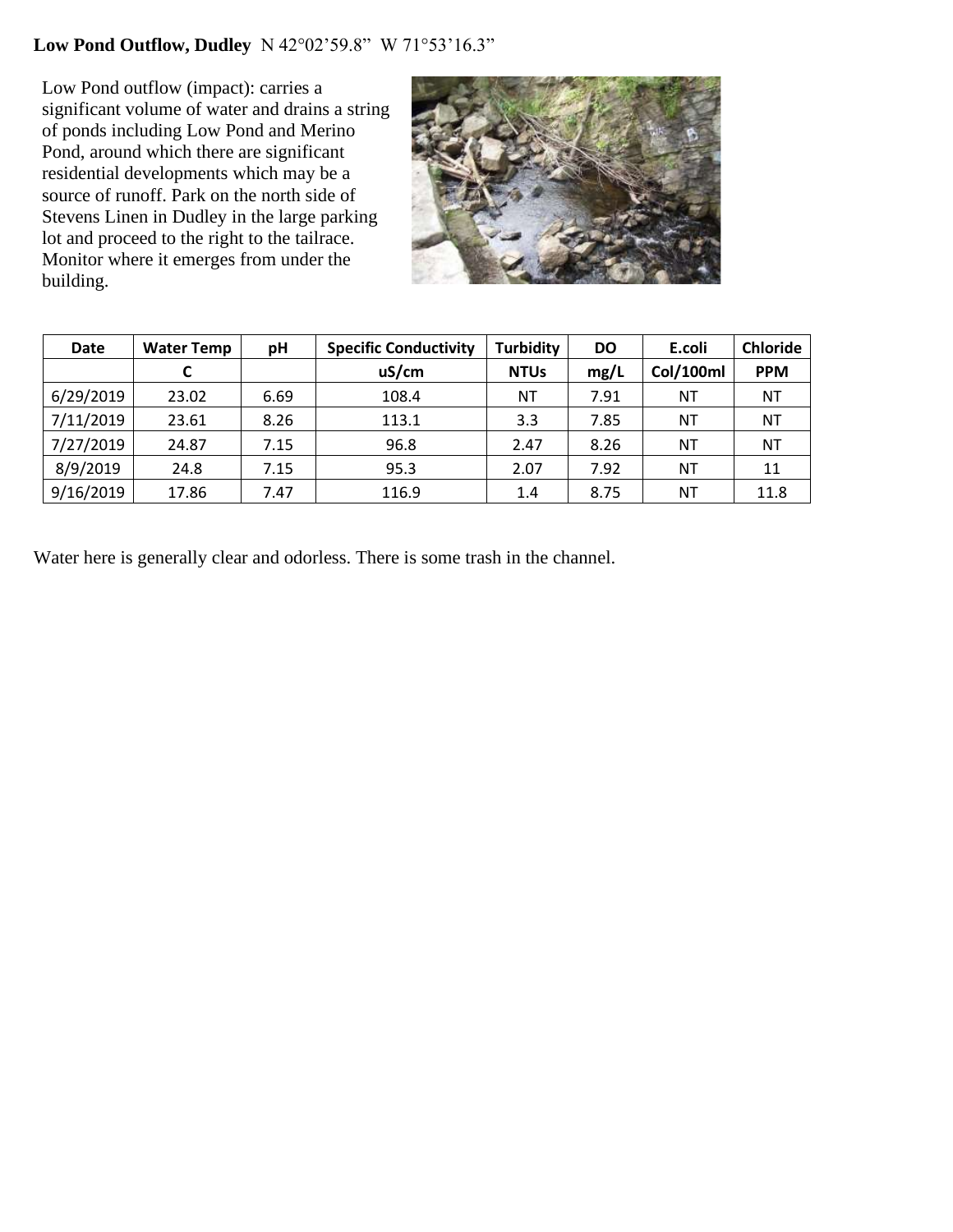# **Commerce Parking Lot Storm Drain, Webster** N 42°03'01.4" W 71°53'00.6"

Commerce parking lot storm drain (impact): This continually running storm drain in downtown Webster has exuded an odor detectable at times and nearby rocks have exhibited an orange deposit. High E. Coli counts were found at this site. This is a possible point source of pollution. Enter the public parking lot at Tracy Court and go to the southwest corner. Monitor the storm drain outflow.



| <b>Date</b> | <b>Water Temp</b> | pН   | <b>Specific Conductivity</b> | <b>Turbidity</b> | <b>DO</b> | E.coli    | <b>Chloride</b> |
|-------------|-------------------|------|------------------------------|------------------|-----------|-----------|-----------------|
|             | C                 |      | uS/cm                        | <b>NTUs</b>      | mg/L      | Col/100ml | <b>PPM</b>      |
| 6/29/2019   | 23.7              | 6.78 | 263.6                        | ΝT               | 7.47      | 131.4     | ΝT              |
| 7/11/2019   | 21.46             | 7.64 | 801.5                        | 3.5              | 8.66      | 1203.3    | ΝT              |
| 7/27/2019   | 20.68             | 7.39 | 400                          | 7.47             | 8.78      | 866.4     | ΝT              |
| 8/9/2019    | 22.49             | 7.39 | 314                          | 1.33             | 8.32      | 195.6     | 55.5            |
| 9/16/2019   | 17.65             | 7.71 | 475.9                        | 3.25             | 9.05      | 2419.6    | 75.4            |

**\***Heavy sediment washed in from a construction project which caused some of the high readings.

There is some trash scattered about. Consistently higher levels of conductivity, E. Coli, and pH characterize this site.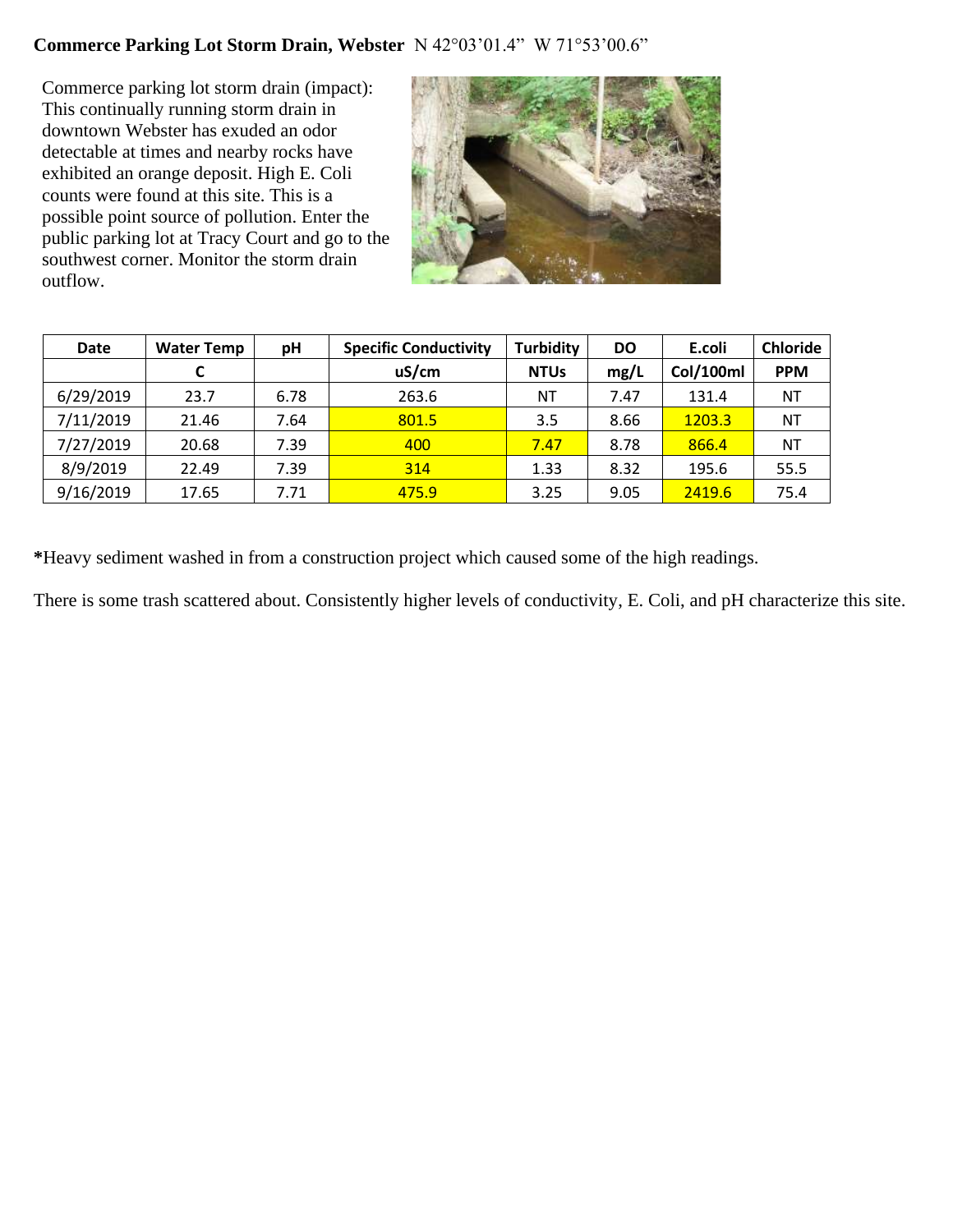#### **Mill Brook at Bigelow Road, Webster** N 42°04'00.8" W 71°52'31.9"

Mill Brook at Bigelow Road (impact): As the outflow from Webster Lake, carries a significant volume of water. This station is downstream from a former stump grinding operation, which operated on raw material of unknown origin and character, and added chemicals to its product, and may have affected the chemistry of Mill Brook. Park near the bridge over Mill Brook on Bigelow Road, and monitor on the east side of the bridge.



|           | Water |      |                              |                  |           |           |                 |
|-----------|-------|------|------------------------------|------------------|-----------|-----------|-----------------|
| Date      | Temp  | рH   | <b>Specific Conductivity</b> | <b>Turbidity</b> | <b>DO</b> | E.coli    | <b>Chloride</b> |
|           | C     |      | uS/cm                        | <b>NTUs</b>      | mg/L      | Col/100ml | <b>PPM</b>      |
| 6/29/2019 | 24.98 | 6.41 | 205.8                        | ΝT               | 6.2       | 73.8      | ΝT              |
| 7/11/2019 | 19.87 | 7.5  | 652.3                        | 1.9              | 5.55      | 139.1     | <b>NT</b>       |
| 7/27/2019 | 20.21 | 6.66 | 664.7                        | 0.88             | 7.58      | 178.9     | ΝT              |
| 8/9/2019  | 19.5  | 7.59 | 589.5                        | 0.99             | 6.36      | 488.4     | 125.3           |
| 9/16/2019 | 20.6  | 7.31 | 190.9                        | 0.18             | 8.56      | 35        | 30.5            |

Water here is very clear and odorless. There is considerable trash scattered about, and plants seen throughout the season include milfoil, algae, water lilies, cattails, and many others. Flow here is affected by operation of a dam controlling the level of Webster Lake. Frequent high levels of conductivity correspond to very low flows. This is typical of other years. pH is virtually always lower here than upstream at Webster Nursery, observed over the last twelve years. The pH relationship was not as strong this year and that may be related to the very low flow in Mill Brook this summer.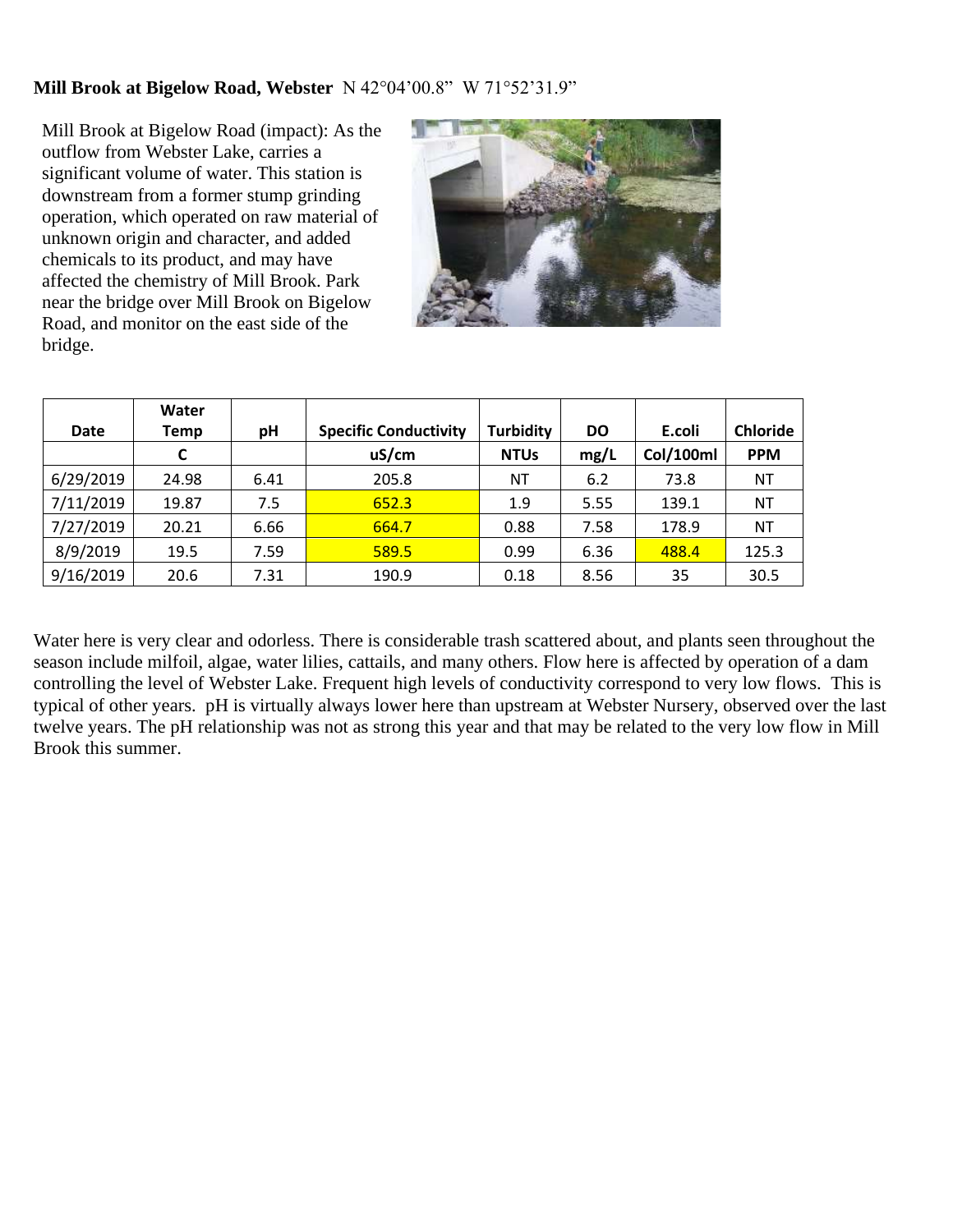## **Mill Brook at Webster Nursery, Webster** N 42°03'45.0" W 71°51'50.3"

Mill Brook at Webster Nursery (reference): measures the quality of water leaving Webster Lake, and serves as a reference point above the former stump grinding operation. Park in the mall parking lot and monitor on the west side of the bridge.



|             | Water |       |                              |                  |           |           |                 |
|-------------|-------|-------|------------------------------|------------------|-----------|-----------|-----------------|
| <b>Date</b> | Temp  | рH    | <b>Specific Conductivity</b> | <b>Turbidity</b> | <b>DO</b> | E.coli    | <b>Chloride</b> |
|             | C     |       | uS/cm                        | <b>NTUs</b>      | mg/L      | Col/100ml | <b>PPM</b>      |
| 6/29/2019   | 24.17 | 7.45  | 2413                         | ΝT               | 7.9       | 2         | <b>NT</b>       |
| 7/11/2019   | 22.16 | 7.37  | 817                          | 1.2              | 10.15     | 15.6      | ΝT              |
| 7/27/2019   | 20.49 | 7.15  | 781                          | 2.73             | 8.99      | 28.2      | ΝT              |
| 8/9/2019    | ***   | $***$ | ***                          | $***$            | ***       | ***       | ***             |
| 9/16/2019   | 20.99 | 7.23  | 176.2                        | 0                | 8.88      | 9.6       | 27.6            |

Water here is generally clear and odorless. There is some trash scattered about the site, and algae and small attached plants were seen on occasion. High levels of conductivity were observed three times which is consistent with that seen downstream at Bigelow Road during low flow. Runoff from the new mall does not seem to be changing the water characteristics. There were no samples on 8/9 because the flow was too low to sample.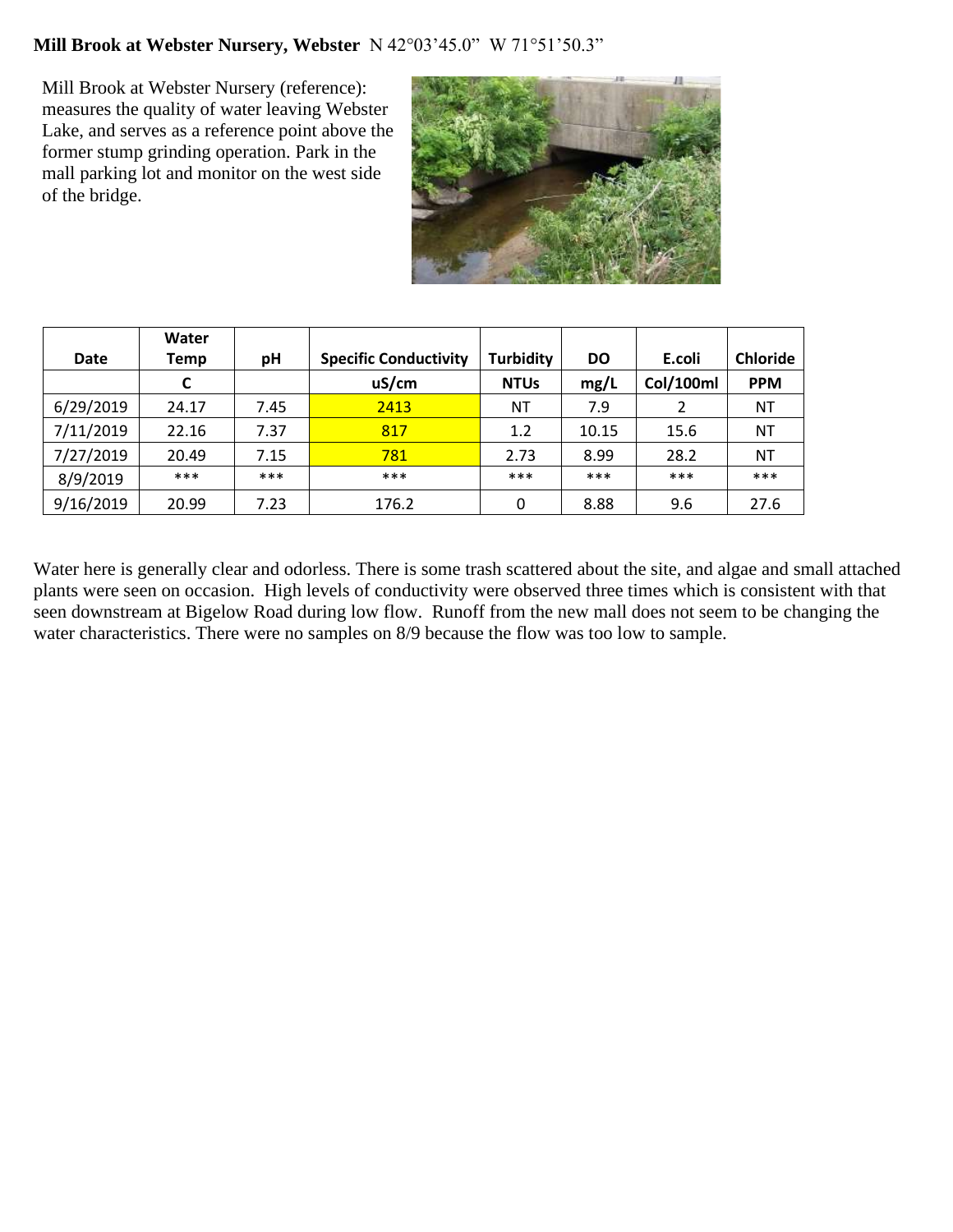## **Nancy Drive, Webster** N 42°04'41.2" W 71°52'28.0"

Nancy Drive (impact): an unnamed stream on the east side of the river in Webster near the Oxford line, which receives water from an industrial park and a casual junkyard, possibly carrying pollutants of all types. High conductivity levels have been measured here in the past. Take Nancy Drive from Route 12 and park at the end. Walk to the right by the house to a wooden bridge and monitor downstream.



| <b>Date</b> | <b>Water Temp</b> | рH    | <b>Specific Conductivity</b> | <b>Turbidity</b> | <b>DO</b> | E.coli    | <b>Chloride</b> |
|-------------|-------------------|-------|------------------------------|------------------|-----------|-----------|-----------------|
|             |                   |       | uS/cm                        | <b>NTUs</b>      | mg/L      | Col/100ml | <b>PPM</b>      |
| 6/29/2019   | 22.64             | 7.48  | $***$                        | ΝT               | $***$     | ΝT        | ΝT              |
| 7/11/2019   | 23.55             | 23.55 | 697.2                        | 9.2              | 2.42      | NT        | ΝT              |
| 7/27/2019   | 22.3              | 6.55  | 525                          | 2.02             | 4.03      | ΝT        | ΝT              |
| 8/9/2019    | 22.19             | 6.55  | 388                          | 1.5              | 3.19      | NΤ        | 67.4            |
| 9/16/2019   | 17.69             | 6.63  | 667.4                        | 1.41             | 4.96      | ΝT        | 135.5           |

\*Conductivity and DO data invalid for 6/29.

Water here is clear and odorless. The extreme high levels of conductivity and low levels of DO, far below state standards, are typical of this site. DO failed to meet state standards on four occasions.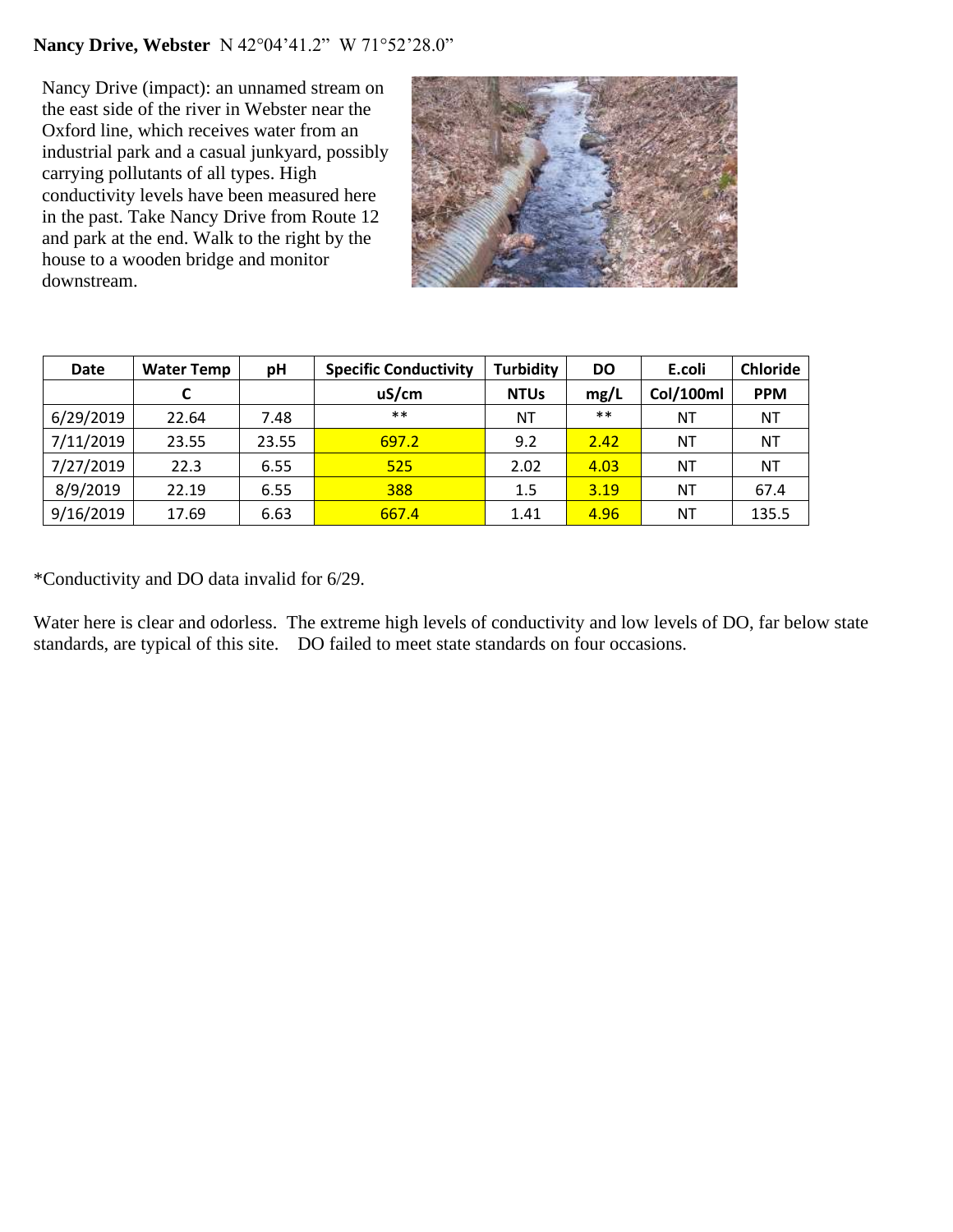# **Old Mill Brook, Oxford** N 42°05'19.1" W 71°52'15.1"

Old Mill Brook (impact): carries a significant volume of water and flows through two industrial parks, which may be sources of pollution. Park on Route 12 under the railroad overpass and Old Mill Brook is on the west side. Monitor where it emerges from the culvert under Route 12.



|             | Water |      |                              |                  |           |                  |                 |
|-------------|-------|------|------------------------------|------------------|-----------|------------------|-----------------|
| <b>Date</b> | Temp  | pH   | <b>Specific Conductivity</b> | <b>Turbidity</b> | <b>DO</b> | E.coli           | <b>Chloride</b> |
|             | C     |      | uS/cm                        | <b>NTUs</b>      | mg/L      | <b>Col/100ml</b> | <b>PPM</b>      |
| 6/29/2019   | 18.06 | 7.49 | $***$                        | ΝT               | $***$     | ΝT               | NT              |
| 7/11/2019   | 19.66 | 7.42 | 449.4                        | 2.8              | 4.05      | ΝT               | ΝT              |
| 7/27/2019   | 18.63 | 6.51 | 772.2                        | 1.61             | 7.92      | NT               | ΝT              |
| 8/9/2019    | 20.17 | 7.05 | 258.1                        | 4.39             | 8.32      | ΝT               | 45.2            |
| 9/16/2019   | 15.55 | 6.96 | 536.1                        | 4.23             | 7.95      | NT               | 137.5           |

\*Conductivity data invalid for 6/29.

The water here is clear and odorless. Low DO values which are quite typical of this site were only observed once this year. The elevated levels of conductivity that were observed in 2014,2015, 2016, and 2018 have returned this year.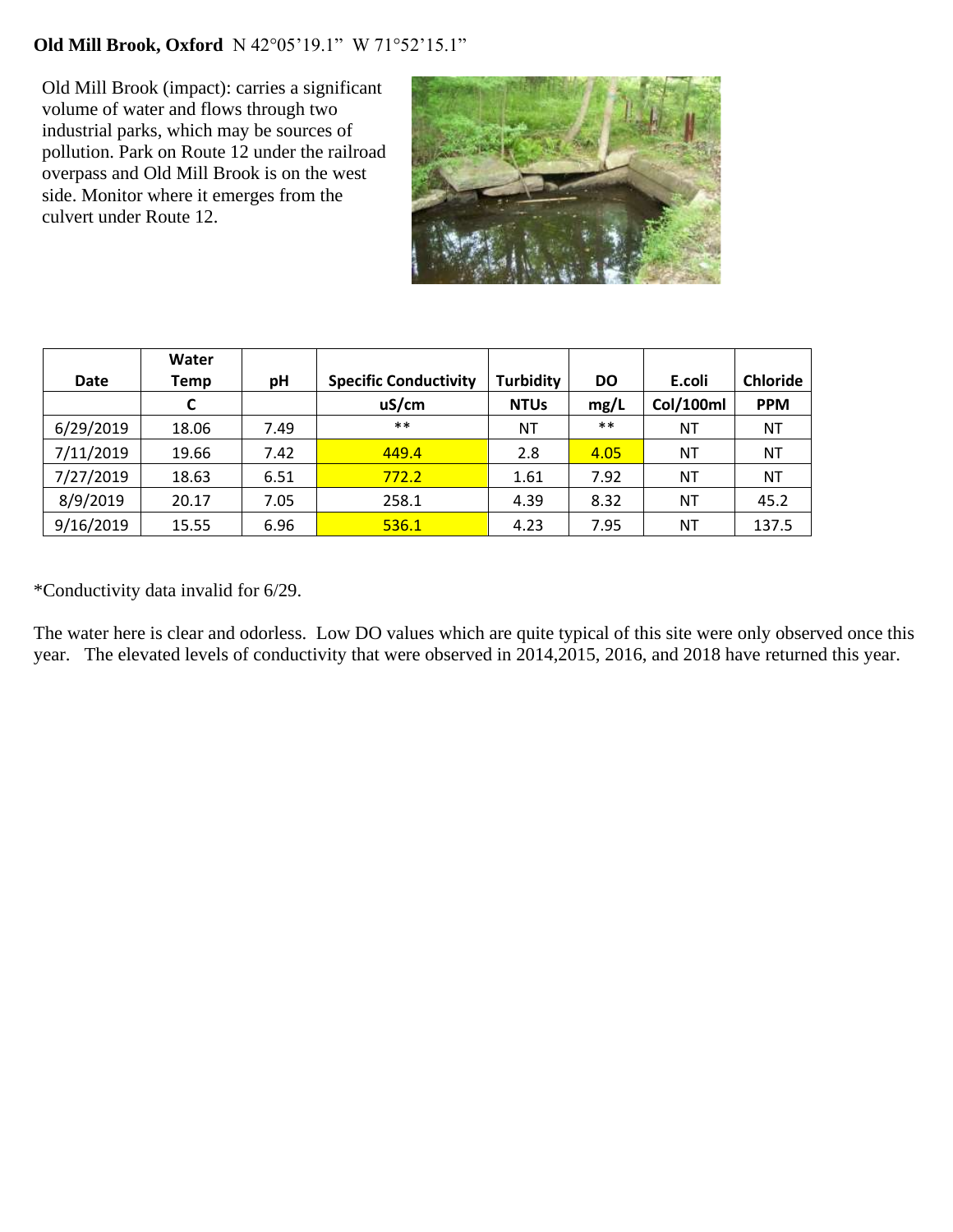### **Lowe's Brook, Oxford** N 42°06'14.7" W 71°51'58.8"

Lowe's Brook (impact): The largest brook that we measure flowing into the French River, except for the Little River, drains Lowe Pond, above which significant commercial development is taking place, which may be resulting in runoff now from development, and in the future from operation. Park at the small convenience store on the east side where Lowe's Brook crosses Route 12. Monitor from the bridge over the small diagonally running road (State Street) behind the store.



|             | Water |      |                              |                  |           |           |                 |
|-------------|-------|------|------------------------------|------------------|-----------|-----------|-----------------|
| <b>Date</b> | Temp  | рH   | <b>Specific Conductivity</b> | <b>Turbidity</b> | <b>DO</b> | E.coli    | <b>Chloride</b> |
|             | C     |      | uS/cm                        | <b>NTUs</b>      | mg/L      | Col/100ml | <b>PPM</b>      |
| 6/29/2019   | 24.6  | 7.48 | $***$                        | ΝT               | $***$     | 53        | ΝT              |
| 7/11/2019   | 25.4  | 7.69 | 295.1                        | 2.5              | 6.68      | 47.1      | NT              |
| 7/27/2019   | 22.98 | 6.92 | 243.4                        | 0.75             | 8.09      | 19.9      | ΝT              |
| 8/9/2019    | 24.19 | 6.73 | 269.8                        | 1.75             | 7.61      | 120.3     | 41              |
| 9/16/2019   | 17.04 | 6.85 | 308.1                        | 0.64             | 7.31      | 12        | 54.1            |

\*Conductivity and DO data invalid for 6/29.

The water here is clear and odorless. There is trash scattered around the site. It is noteworthy that between 2010 and 2015, Lowe's Brook had at least one occasion in which DO values were below state DO standards.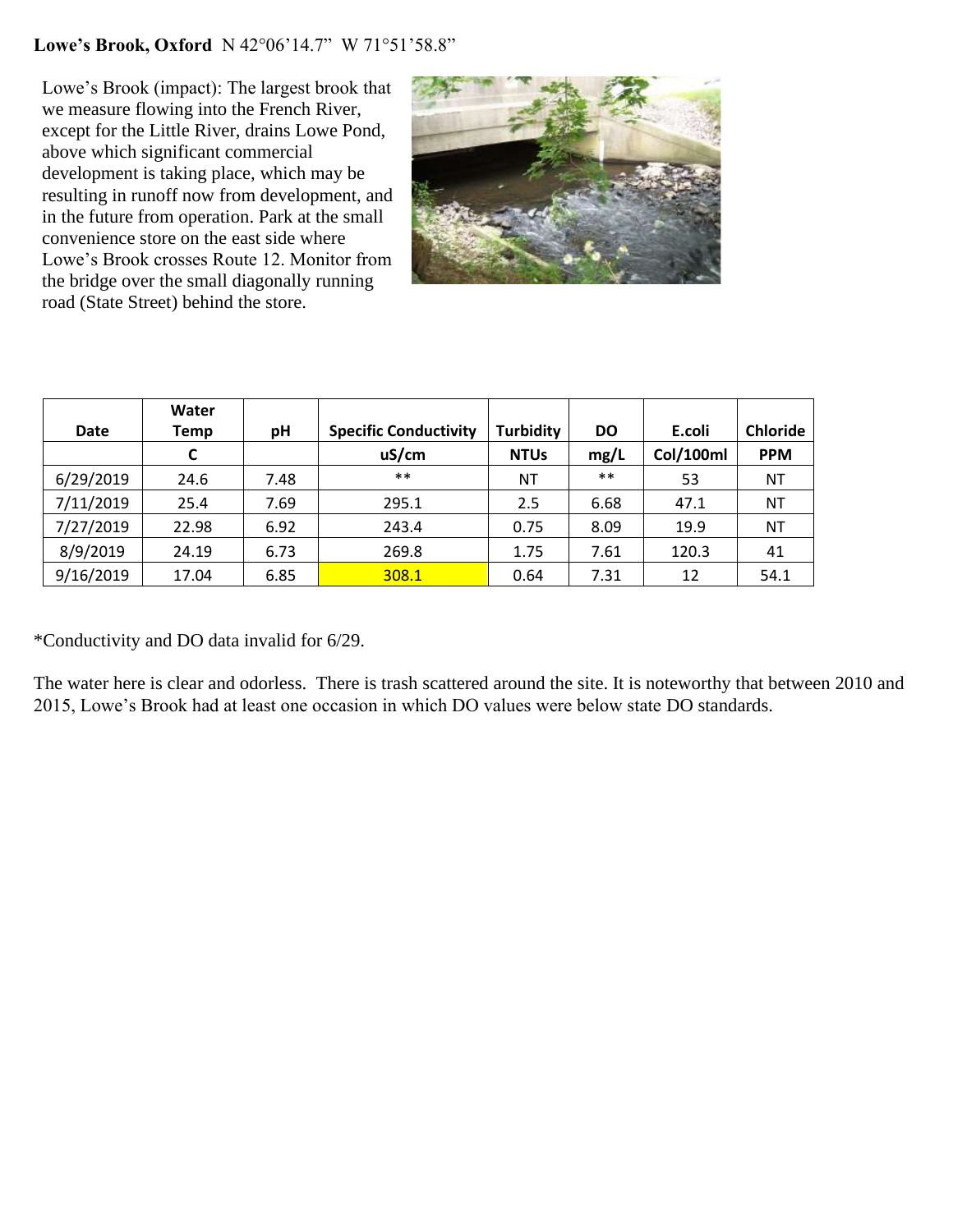## **Clara Barton Road, Oxford** N 42°09'14.2" W 71°52'57.3"

Clara Barton Road (reference): This site is upstream of gravel pit operations in the area. Take Clara Barton Road off Route 12 in North Oxford. Park at the stone bridge and monitor off the bridge.



|             | Water       |           |                              |                  |           |           |                 |
|-------------|-------------|-----------|------------------------------|------------------|-----------|-----------|-----------------|
| <b>Date</b> | Temp        | pH        | <b>Specific Conductivity</b> | <b>Turbidity</b> | <b>DO</b> | E.coli    | <b>Chloride</b> |
|             | C           |           | uS/cm                        | <b>NTUs</b>      | mg/L      | Col/100ml | <b>PPM</b>      |
| 6/29/2019   | 24.25       | 8.62      | $***$                        | <b>NT</b>        | $***$     | 6.1       | <b>NT</b>       |
| 7/11/2019*  | 25.47/25.47 | 7.74/7.74 | 259/259                      | 1.8/1.8          | 7.69/7.69 | 49.6      | <b>NT</b>       |
| 7/27/2019   | 23.54       | 7.16      | 234.6                        | 1.63             | 8.41      | 51.2      | ΝT              |
| 8/9/2019    | 26.9        | 7.34      | 228.9                        | 1.51             | 8.05      | 547.5     | 37              |
| 9/16/2019   | 19.21       | 7.43      | 199.4                        | 0.6              | 9         | 78        | 28.3            |

\*Conductivity and DO data invalid for 6/29.

\* Duplicate Sample

.

Water here is clear and odorless. The conductivity values seemed to have lowered compared to last year. Rapids contribute to a high DO.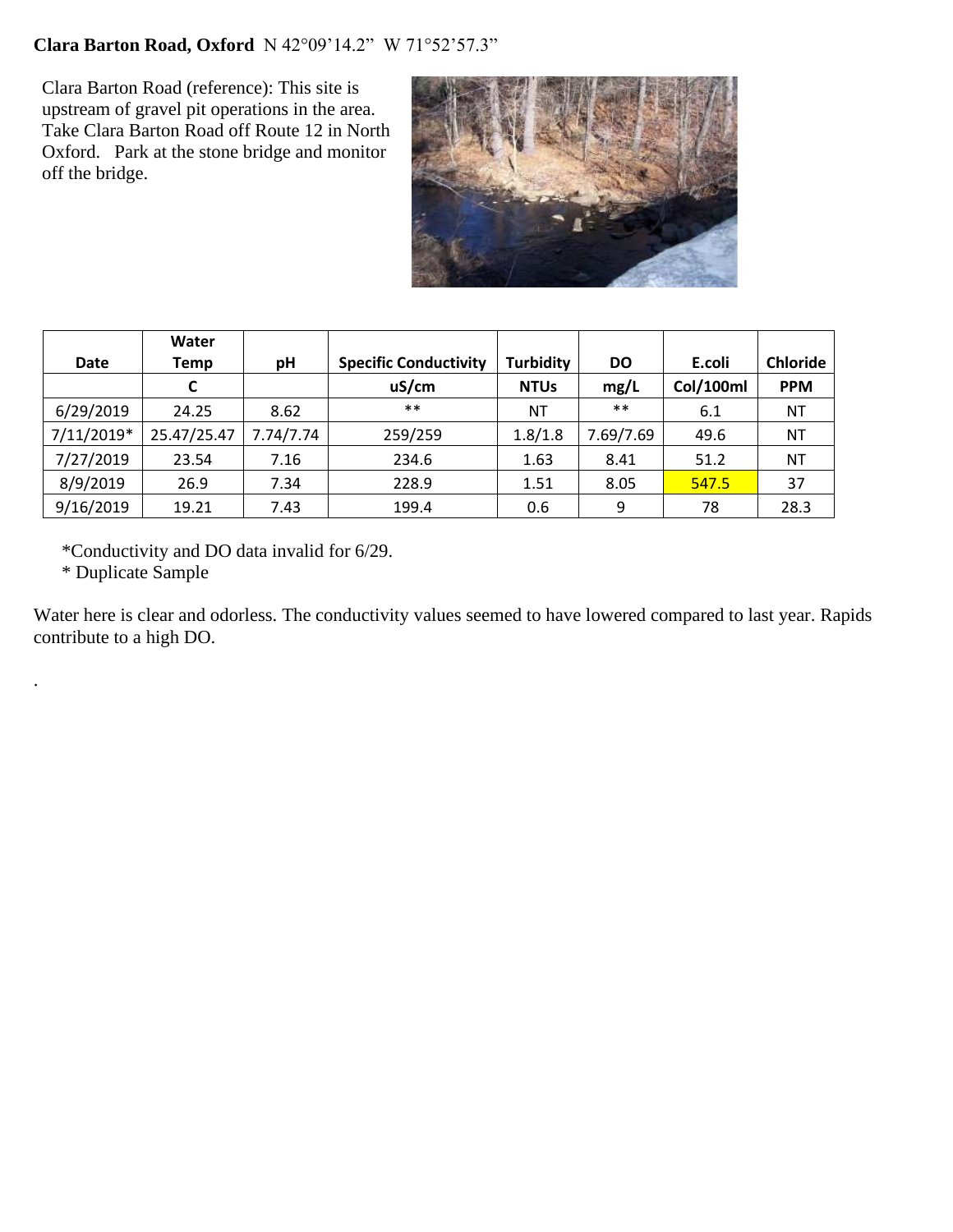#### **Little River, Oxford** N 42°06'34.1" W 71°53'00.3"

The Little River (impact): this site is the largest inflow of water into the French River; it is the outflow from Buffumville Lake. Between Buffumville Lake and its confluence with the French River there are several industrial areas right on the river. We are monitoring here to see if there are any adverse effects from these sites. Where Dudley Road crosses over the French River there is a public parking lot at the Leovich Landing boat launch site. Park here and walked down the old Boston & Albany railbed about ¼ mile and monitor the Little River when reached



|           | Water |       |                              |                  |           |                  |                 |
|-----------|-------|-------|------------------------------|------------------|-----------|------------------|-----------------|
| Date      | Temp  | pH    | <b>Specific Conductivity</b> | <b>Turbidity</b> | <b>DO</b> | E.coli           | <b>Chloride</b> |
|           | C     |       | uS/cm                        | <b>NTUs</b>      | mg/L      | <b>Col/100ml</b> | <b>PPM</b>      |
| 6/29/2019 | 25.05 | $***$ | $***$                        | ΝT               | $***$     | 48.7             | ΝT              |
| 7/11/2019 | 20.33 | 7.92  | 172.8                        | 2.3              | 7.85      | 42.6             | NT              |
| 7/27/2019 | 25.48 | 7     | 177.9                        | 0.56             | 8.02      | 45.9             | <b>NT</b>       |
| 8/9/2019  | 26.02 | 7.21  | 170.9                        | 0.8              | 8.08      | 151.5            | 25              |
| 9/16/2019 | 19.73 | 7.26  | 184.1                        | 0.02             | 9.18      | 55.6             | 26.1            |

\*pH, conductivity, and DO data invalid for 6/29.

Water here is clear and odorless. There are grassy plants visible. The Little River failed to meet DO standards once in 2012, but that had not been seen before and was not repeated in the last five years.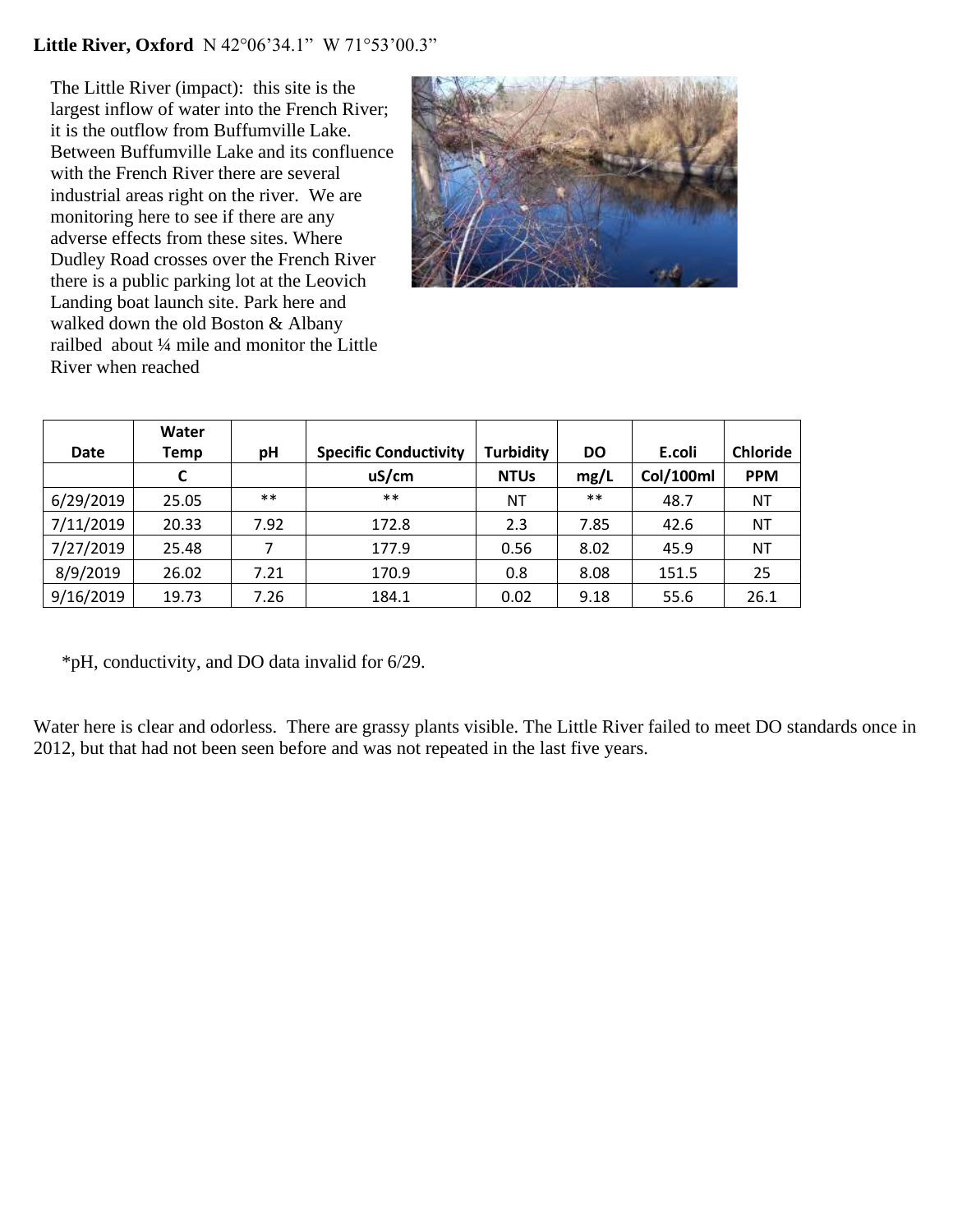# **Dudley Road, Oxford** N 42°06'25.5" W 71°52'58.4"

Dudley Road (reference): This site is above Lowe's Brook and is monitored as a baseline to see how much influence Lowe's Brook has on the French River. Park in the same location as for Little River and monitor off the bridge.



|             | Water |      |                              |                  |           |           |                 |
|-------------|-------|------|------------------------------|------------------|-----------|-----------|-----------------|
| <b>Date</b> | Temp  | pH   | <b>Specific Conductivity</b> | <b>Turbidity</b> | <b>DO</b> | E.coli    | <b>Chloride</b> |
|             |       |      | uS/cm                        | <b>NTUs</b>      | mg/L      | Col/100ml | <b>PPM</b>      |
| 6/29/2019   | 24.93 | 7.47 | $***$                        | ΝT               | $***$     | 122.3     | ΝT              |
| 7/11/2019   | 25.95 | 7.87 | 218.2                        | 1.6              | 8.22      | 40.8      | ΝT              |
| 7/27/2019   | 24.78 | 6.9  | 210.4                        | 0.89             | 7.71      | 42.8      | NT              |
| 8/9/2019    | 25.5  | 7.03 | 191.8                        | 1.04             | 8.13      | 161.6     | 30.1            |
| 9/16/2019   | 18.98 | ⇁    | 223.1                        | 0.45             | 8.95      | 32.3      | 33.2            |

\*Conductivity and DO data invalid for 6/29.

The water here is clear and odorless, with grasses observed at mid-season. There has been a summertime dip in DO since we started observing in 2007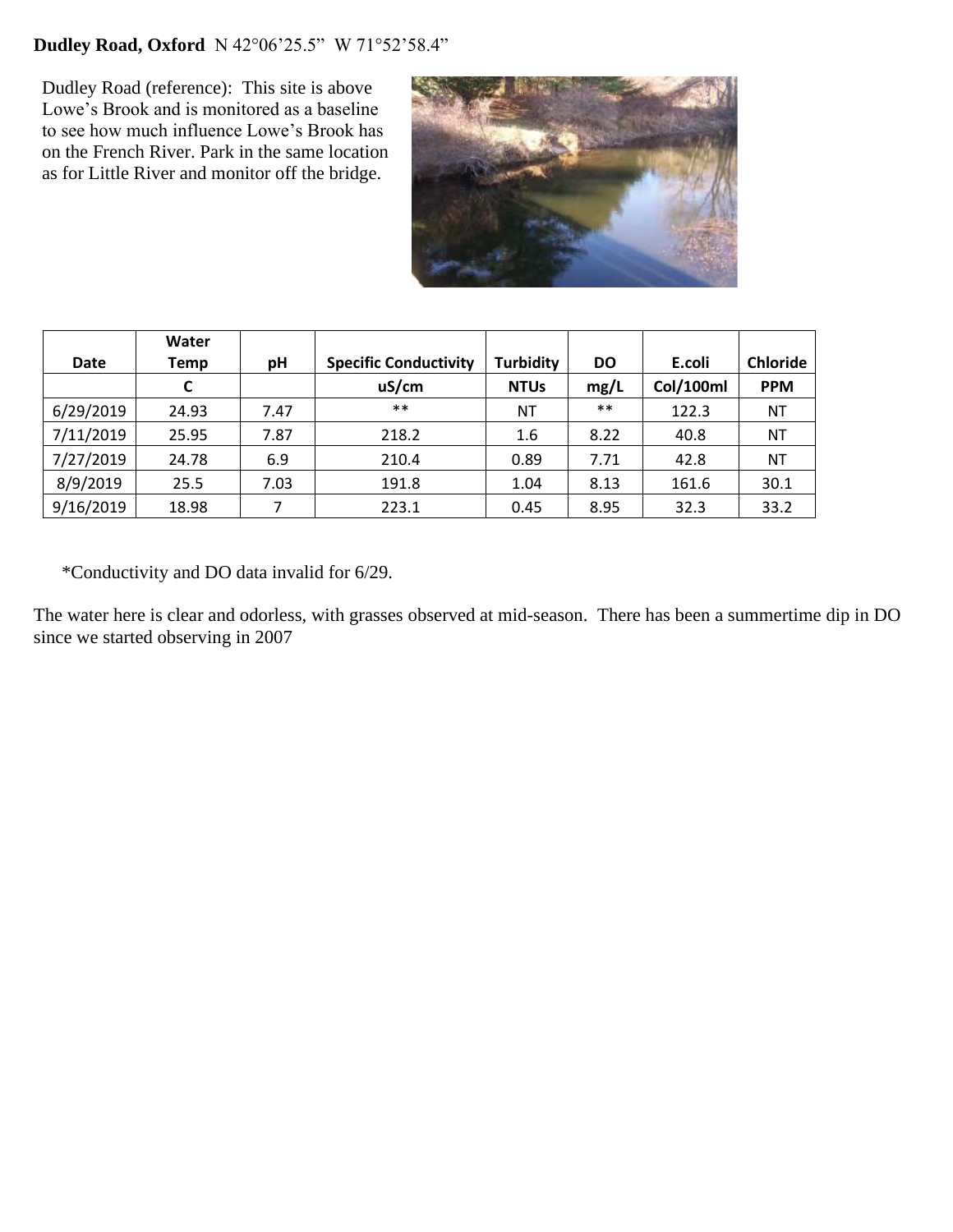Harwood Street (reference): This site is below Lowe's Brook and combined with Dudley Road should give us a clear picture of any impact Lowe's has on the French River. Monitoring here also gives us a good flow measurement above North Village dam to compare with flow below as measured by the USGS gauge in Webster. There is a pull off next to the bridge where Harwood Street crosses over the French River. Park here and monitor off the bridge



| Date       | <b>Water Temp</b> | рH        | <b>Specific Conductivity</b> | <b>Turbidity</b> | <b>DO</b> | E.coli    | <b>Chloride</b> |
|------------|-------------------|-----------|------------------------------|------------------|-----------|-----------|-----------------|
|            |                   |           | uS/cm                        | <b>NTUs</b>      | mg/L      | Col/100ml | <b>PPM</b>      |
| 6/29/2019* | 24.93/24.93       | 7.48/7.5  | $***$                        | <b>NT</b>        | $***$     | 123.6     | NT              |
| 7/11/2019  | 25.5              | 7.77      | 237.2                        | 1.5              | 7.38      | 37.4      | <b>NT</b>       |
| 7/27/2019  | 24.04             | 6.9       | 219.8                        | 0.99             | 6.87      | 83.6      | <b>NT</b>       |
| 8/9/2019   | 24.7/24.7         | 6.84/6.84 | 205.4/205.4                  | 1.1/1.1          | 7.7/7.7   | 275.5     | 30.9/30.9       |
| 9/16/2019  | 18.42             | 6.96      | 220.3                        | 0                | 7.9       | 69.7      | 36.9            |

\*Conductivity and DO data invalid for 6/29. \*Duplicate samples

The water here is clear and odorless.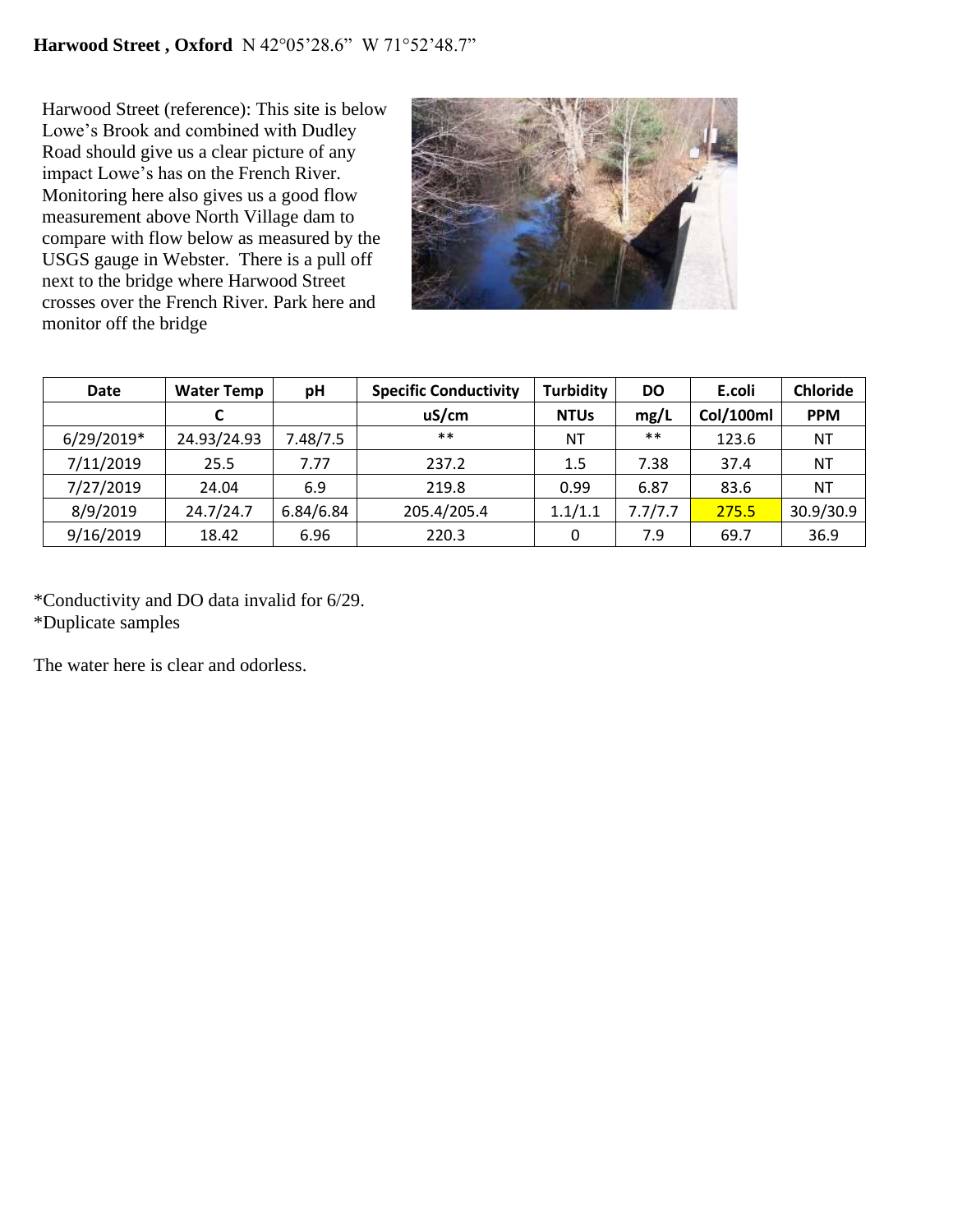# **Route 56, Oxford** N 42.16345° W 71.888340°

Route 56 (reference): It is the furthest upstream site that we will be monitoring and gives us a baseline for all downstream monitoring. Take Route 56 off Route 12 in North Oxford. Park at the bridge and monitor off the bridge.

.



|             | Water     |          |                              |                  |           |           |                 |
|-------------|-----------|----------|------------------------------|------------------|-----------|-----------|-----------------|
| <b>Date</b> | Temp      | pH       | <b>Specific Conductivity</b> | <b>Turbidity</b> | <b>DO</b> | E.coli    | <b>Chloride</b> |
|             | C         |          | uS/cm                        | <b>NTUs</b>      | mg/L      | Col/100ml | <b>PPM</b>      |
| 6/29/2019   | 24.25     | 7.5      | $***$                        | <b>NT</b>        | $***$     | 38.9      | NT              |
| 7/11/2019   | 25.96     | 7.81     | 237.1                        | 0.8              | 7.58      | 9.7       | NT              |
| 7/27/2019*  | 23.9/23.9 | 7.1/7.15 | 219.6/219.6                  | 0.79/1.09        | 8.47/8.18 | 10.1      | NT              |
| 8/9/2019    | 24.72     | 7.28     | 216                          | 4.52             | 8.01      | 344.8     | 35.2            |
| 9/16/2019   | 18.71     | 7.31     | 191.4                        | 0.54             | 8.67      | 63.1      | 27.1            |

**\***Conductivity and DO data invalid for 6/29. \*Duplicate sample

 Water here is clear and odorless. High turbidity was observed on one occasion and maybe associated with air bubbles.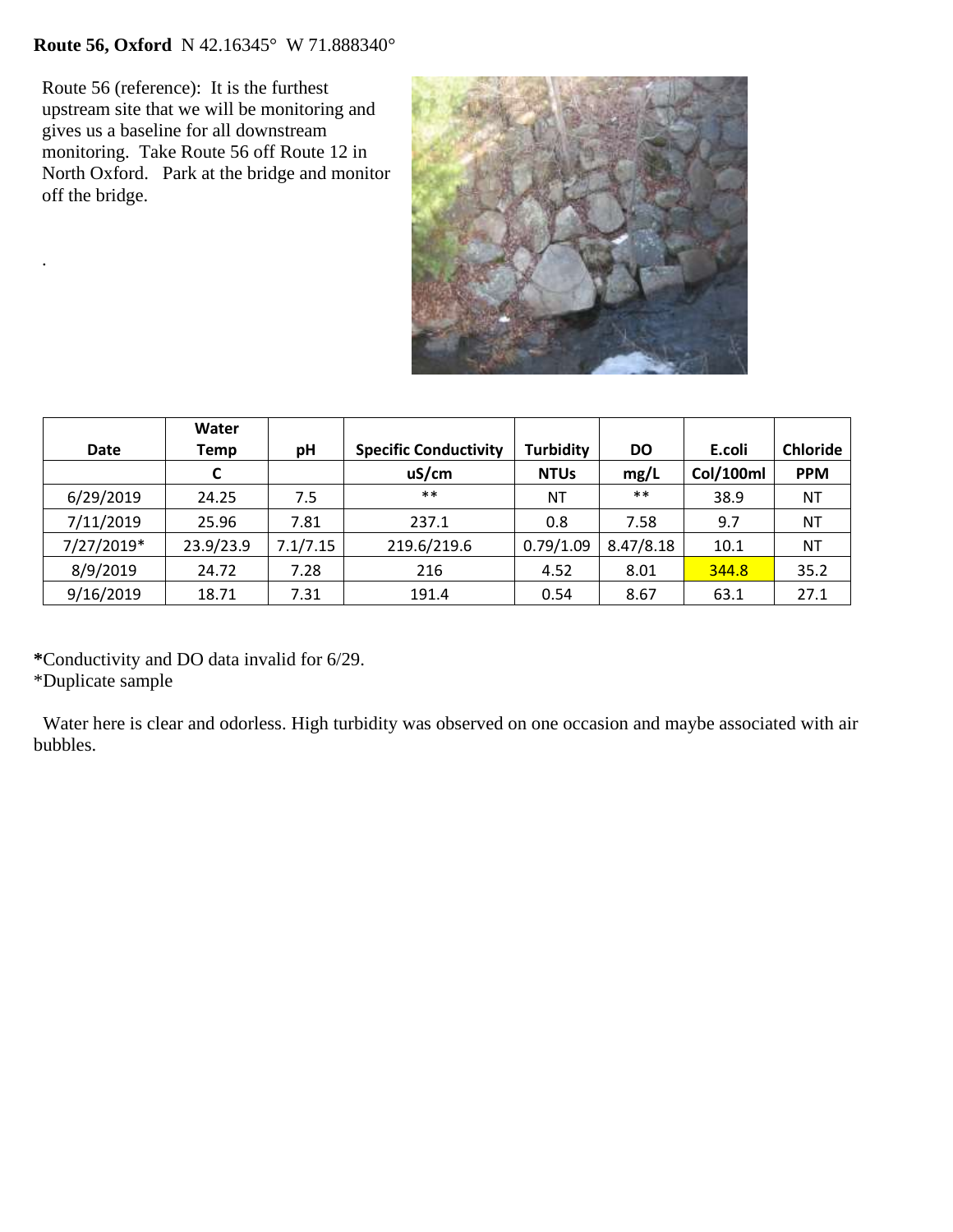## **French River Parameter Graphs**

Since 2007, we have been creating plots for each parameter, showing variations over the monitoring season for each of the five mainstream locations. With the addition of the Route 56 site, we now show six sites. What we have noted is that the lines representing the locations are similar year to year, and that their relationship to each other is also similar. On the following pages are the charts for 2019. Turbidity was not charted this year.

These have been compared with charts from previous years, and we find that the similarity continues. If there is a negative trend to watch, it may be that the dissolved oxygen "dip" at Dudley Road and Harwood Street is becoming deeper and/or broader. The lack of dissolved oxygen data for 7/27 for the Dudley Road and Harwood Street sites limits the evaluation of the "dip" this year, but it appears that the negative trend did continue this year. This trend will continue to be monitored.



## **French River Dissolved Oxygen (mg/l)**

It is usual to observe Clara Barton, State Line, Brandon Road, and Routr 56 exhibiting higher levels of dissolved oxygen throughout the season. Dudley Road and Harwood Street exhibited lower levels but not as low as last year. There was not sufficent data to evaluate the"dip" shown in previous years. Dudley Road was not as low as last year. Problems with the DO probe on 6/29 prevented data from being collected for Harwood Street, Dudley Rd, Clara Barton Rd, and Route 56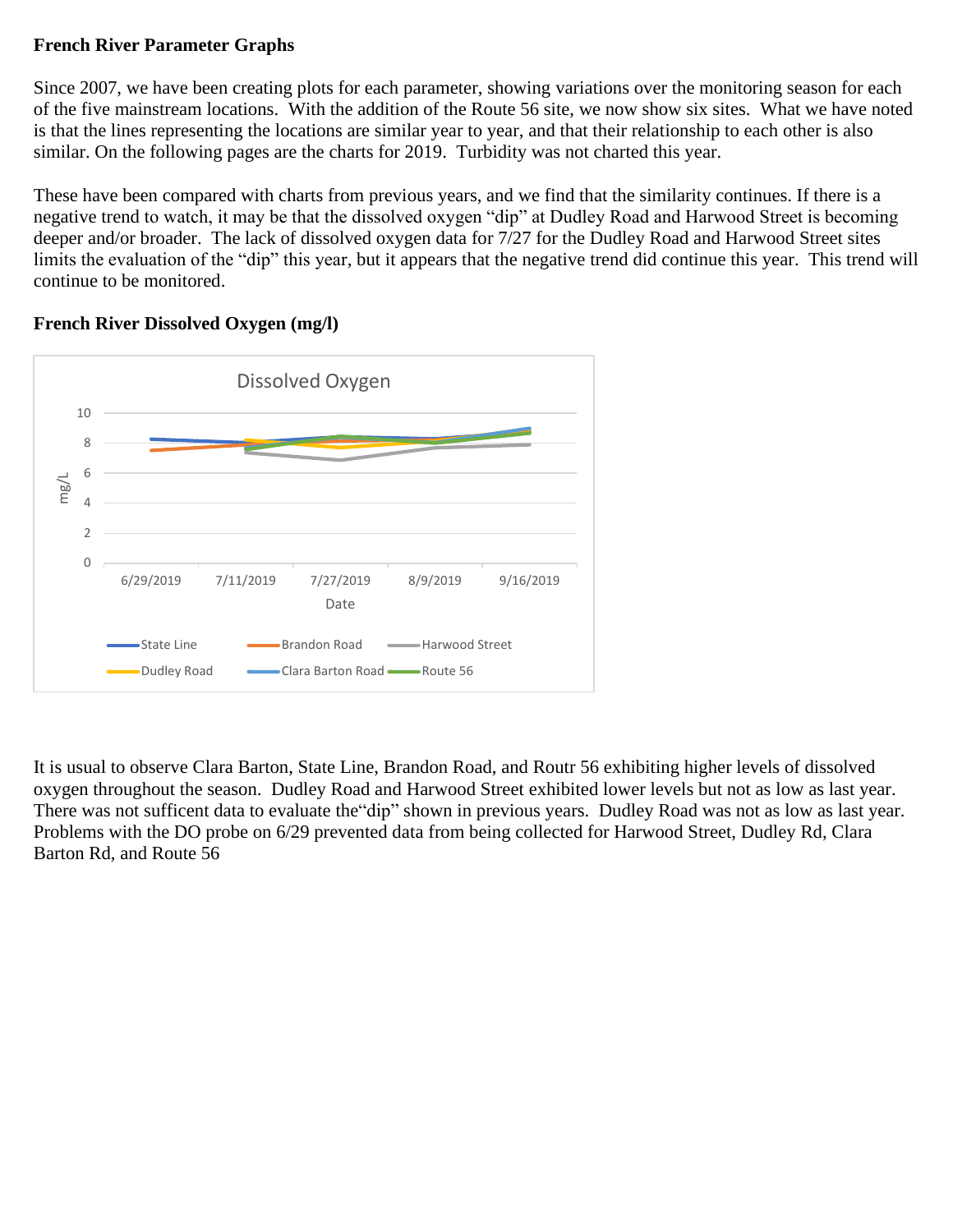



The values of pH, and the relative positions of the lines representing each station, are similiar to the previous years. We generally find Clara Barton, State Line, Brandon Road and Route 56 within a 0.5 pH range. This is not true on every date, but most often it is. pH tended to be higher this year.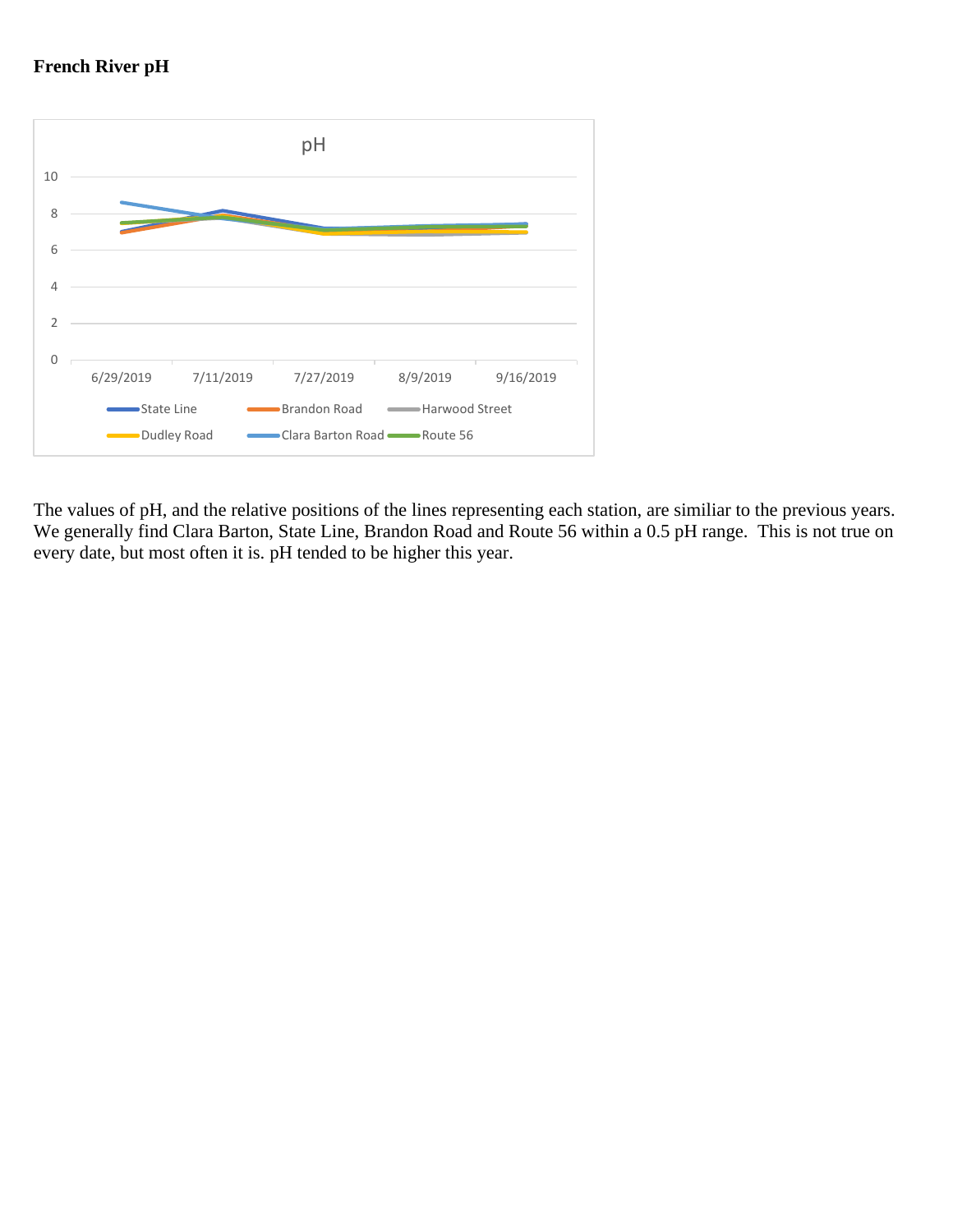## **French River Specific Conductivity (uSm/cm)**



Issues with the conductivity probe for 6/29 prevented data to be collected for Harwood Street, Dudley Rd, Clara Barton Rd, and Rt. 56. Conductivity is usually stable at these sites.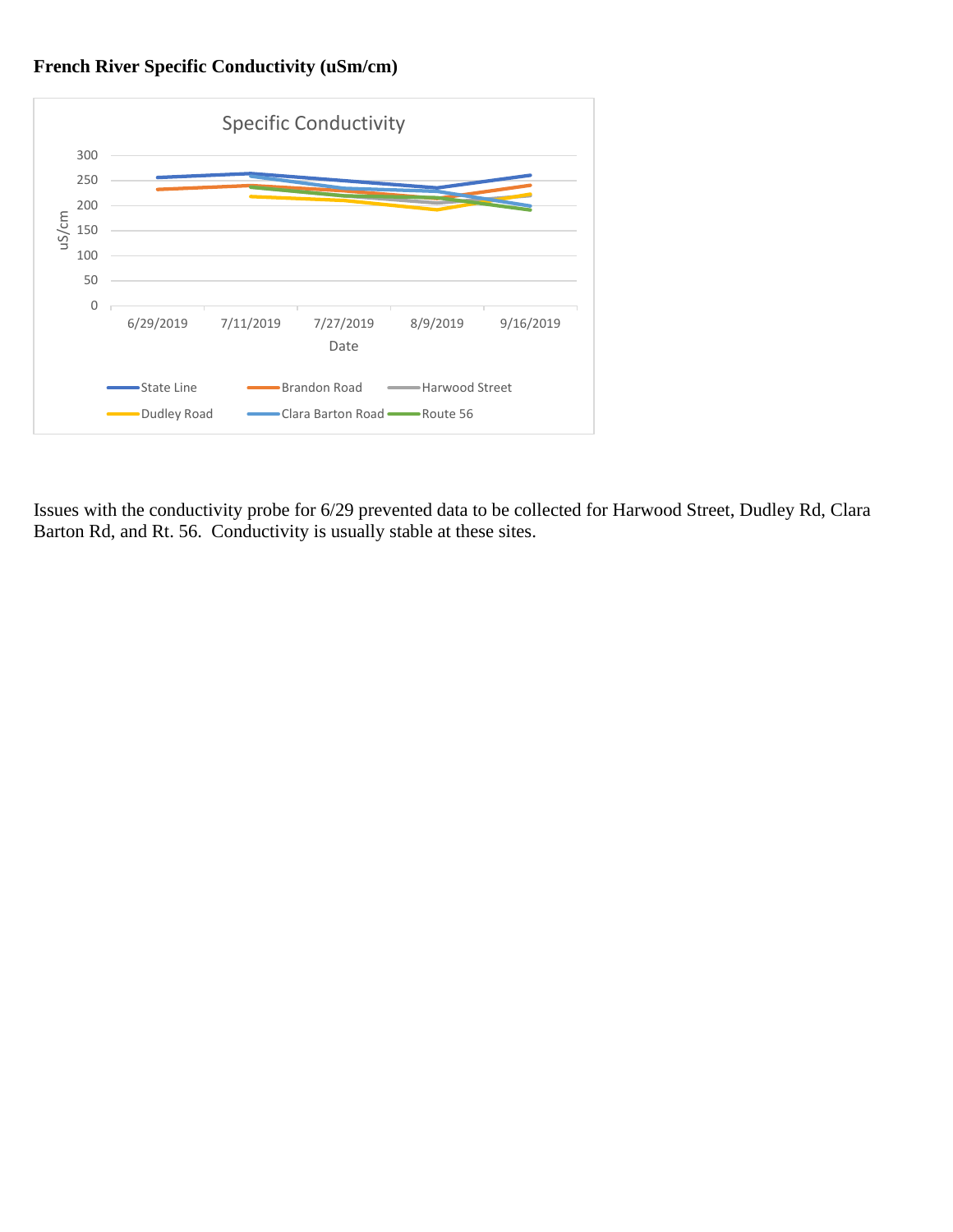## **French River Temperature (˚C)**



Water temperature is extremely weather dependent, and always very similar over the length of the river. The highest temperature was recorded at Clara Barton Road. Water temperatures are higher than last year.

## **Water Temperature Update (1/20/2020)**

After our 2017 Water Quality Monitoring campaign, we produced a report, published on our [website,](https://www.frenchriverconnection.org/) which among other things, showed a general increase in water temperature at our monitoring sites over a period, of, in some cases, more than a decade. We presented our data as an average annual increase for summer monitoring dates from initiation of each monitoring site through 2017. Our method was to divide the data into three seasons, with "summer" being measurements in June, July, and August. We used EXCEL to produce bar charts for each site, divided into three seasons, added linear trend lines for each season, and then read out the trendline equations, which provides the average increase in degrees C per day, which we annualized in the second column below. Data for other months is much sparser, so we did not present it, but the charts show that the increase is usually steeper than summer data. Here is a typical graph:

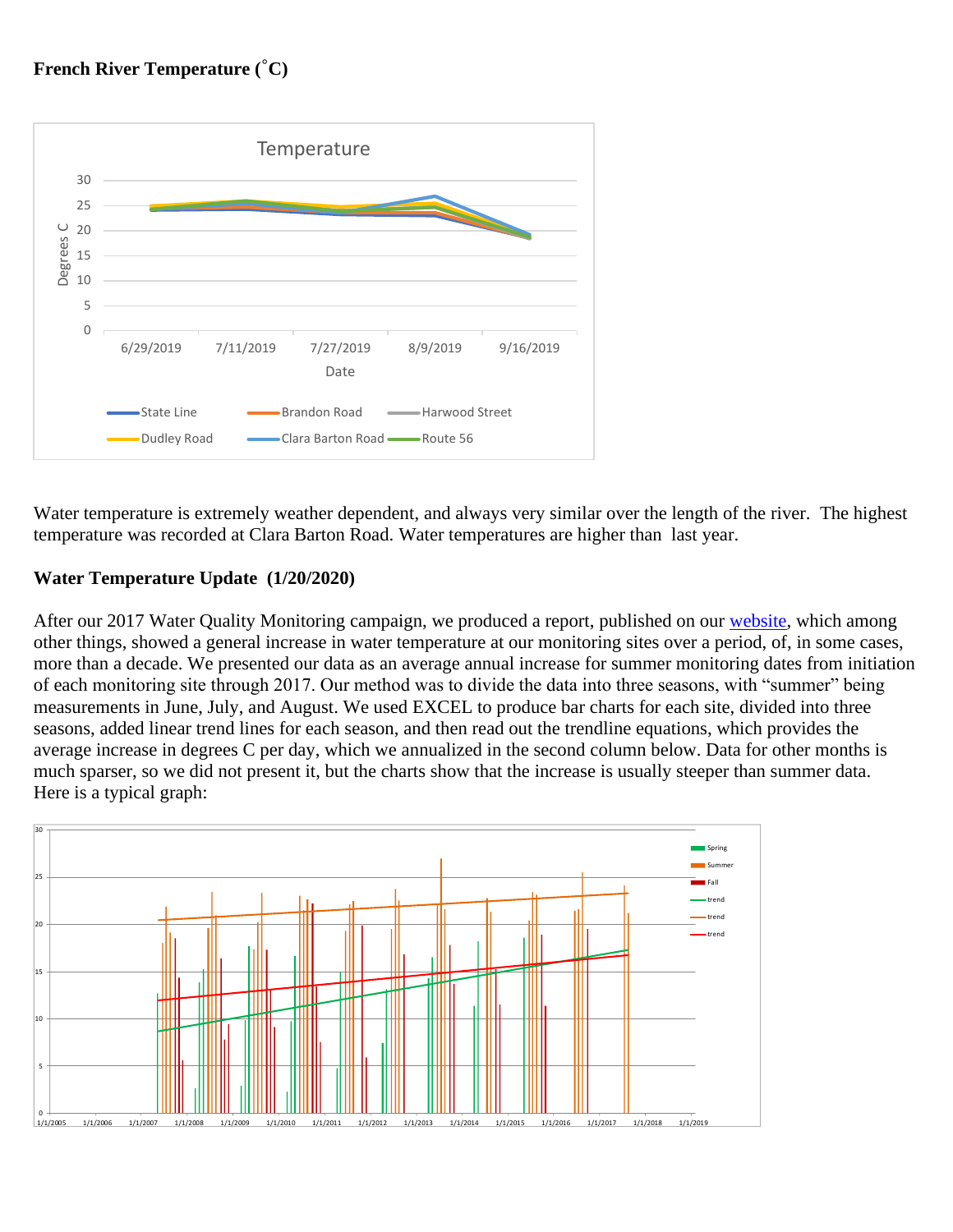One may ask if these increases continued for the next two years, and the answer is that they did, which was determined by simply extending the methodology described above.

| <b>Site</b>                 | <b>Thru 2017</b> | <b>Thru 2019</b> |
|-----------------------------|------------------|------------------|
| <b>State Line</b>           | 0.11             | 0.11             |
| Packard Pond                | 0.11             | 0.15             |
| Potash Brook                | 0.07             | 0.11             |
| <b>Brandon Road</b>         | 0.29             | 0.29             |
| Low Pond                    | 0.07             | 0.15             |
| <b>Commerce Storm Drain</b> | $-0.07$          | 0.07             |
| Mill Brook Bigelow          | 0.11             | 0.11             |
| Mill Brook Nursery          | $-0.02$          | $\theta$         |
| Nancy Drive                 | 0.33             | 0.29             |
| Old Mill Brook              | 0.11             | 0.11             |
| Lowes Brook                 | 0.22             | 0.18             |
| Clara Barton                | 0.26             | 0.26             |
| Little River                | 0.22             | 0.22             |
| Dudley Road                 | 0.22             | 0.15             |
| <b>Harwood Street</b>       | 0.26             | 0.33             |
| Route 56 (limited data)     | $-0.29$          | 0.22             |

One may see that with three exceptions, adding two more years of data shows the same or an accelerating warming trend. In those three cases, the warming trend continues at a slower pace. The dramatic change at the Route 56 site is probably due to having very little data through 2017.

Although one may remark that an increase of one-tenth of a degree per year isn't much, imagining that continuing for decades should be cause for alarm.

As a point of reference, NOAA has determined the long term warming since 1895 is 1.6 degrees C in Worcester County, Massachusetts, where this data was taken.